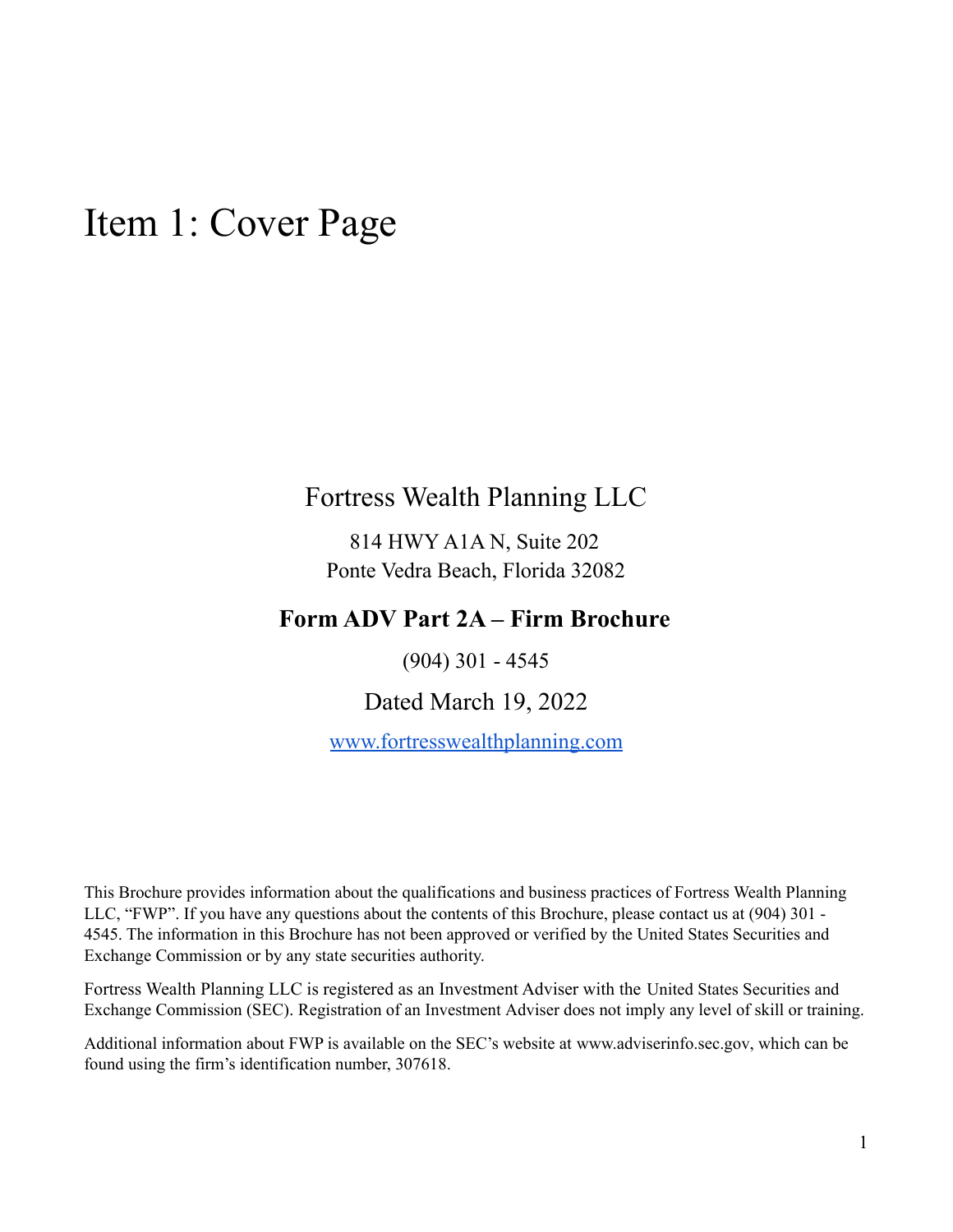# <span id="page-1-0"></span>Item 2: Material Changes

Since this is the previous filing of the Form ADV Part 2A for FWP, the following material changes have been made to this version of the brochure:

● Assets Under Management was updated as of December 2021.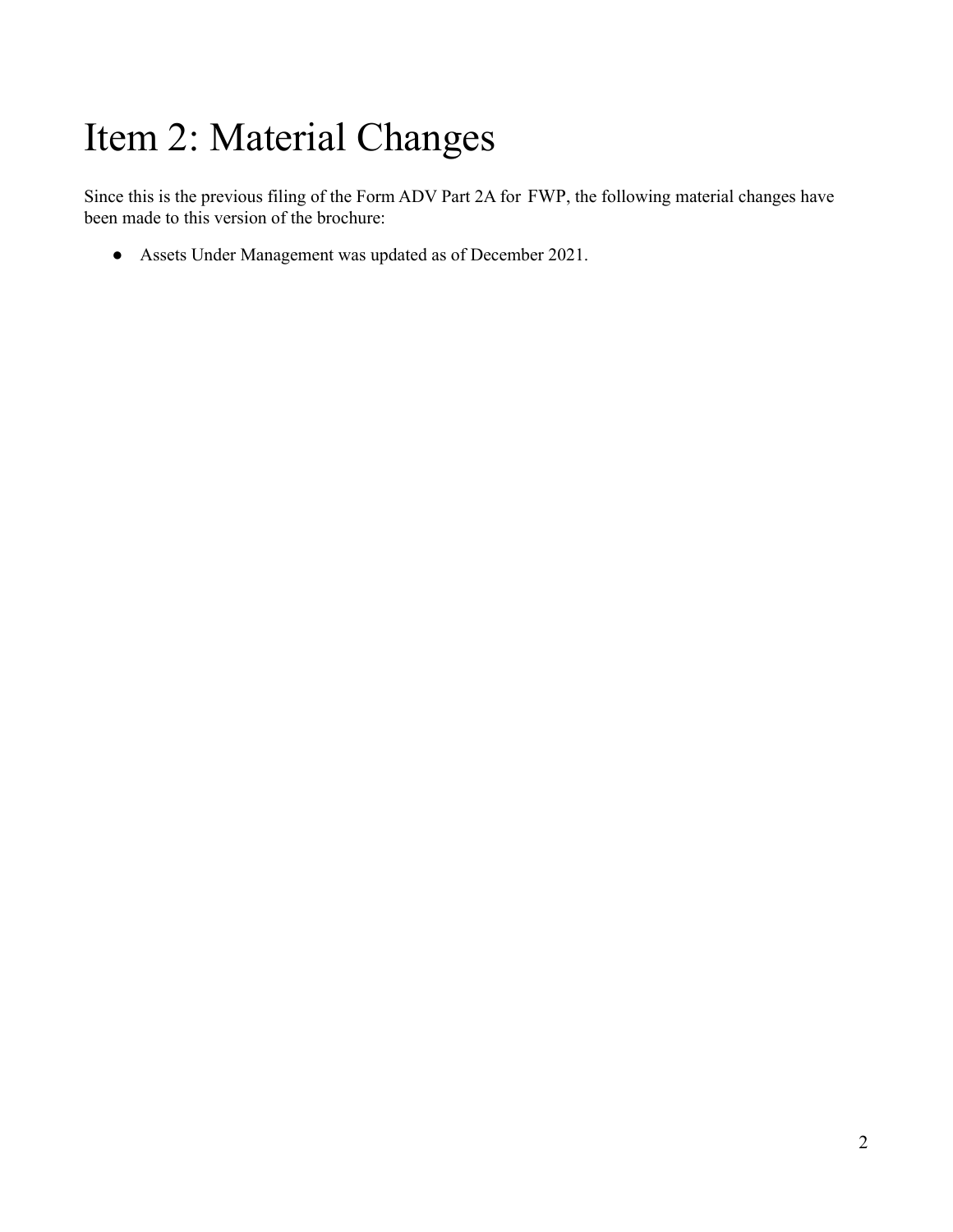## <span id="page-2-0"></span>Item 3: Table of Contents

### **Contents**

| <b>Item 1: Cover Page</b>                                                                      | $\mathbf{1}$            |
|------------------------------------------------------------------------------------------------|-------------------------|
| <b>Item 2: Material Changes</b>                                                                | $\boldsymbol{2}$        |
| <b>Item 3: Table of Contents</b>                                                               | $\mathbf{3}$            |
| <b>Item 4: Advisory Business</b>                                                               | $\overline{\mathbf{4}}$ |
| <b>Item 5: Fees and Compensation</b>                                                           | 7                       |
| Item 6: Performance-Based Fees and Side-By-Side Management                                     | 9                       |
| <b>Item 7: Types of Clients</b>                                                                | 9                       |
| Item 8: Methods of Analysis, Investment Strategies and Risk of Loss                            | 9                       |
| <b>Item 9: Disciplinary Information</b>                                                        | 11                      |
| Item 10: Other Financial Industry Activities and Affiliations                                  | 12                      |
| Item 11: Code of Ethics, Participation or Interest in Client Transactions and Personal Trading | 12                      |
| <b>Item 12: Brokerage Practices</b>                                                            | 14                      |
| <b>Item 13: Review of Accounts</b>                                                             | 15                      |
| Item 14: Client Referrals and Other Compensation                                               | 15                      |
| <b>Item 16: Investment Discretion</b>                                                          | 16                      |
| <b>Item 17: Voting Client Securities</b>                                                       | 16                      |
| <b>Item 18: Financial Information</b>                                                          | 17                      |
| Form ADV Part 2B - Brochure Supplement                                                         | 18                      |
| Form ADV Part 2B - Brochure Supplement                                                         | 21                      |
| Form ADV Part 2B - Brochure Supplement                                                         | 24                      |
| Form ADV Part 2B - Brochure Supplement                                                         | 27                      |
| Form ADV Part 2B - Brochure Supplement                                                         | 29                      |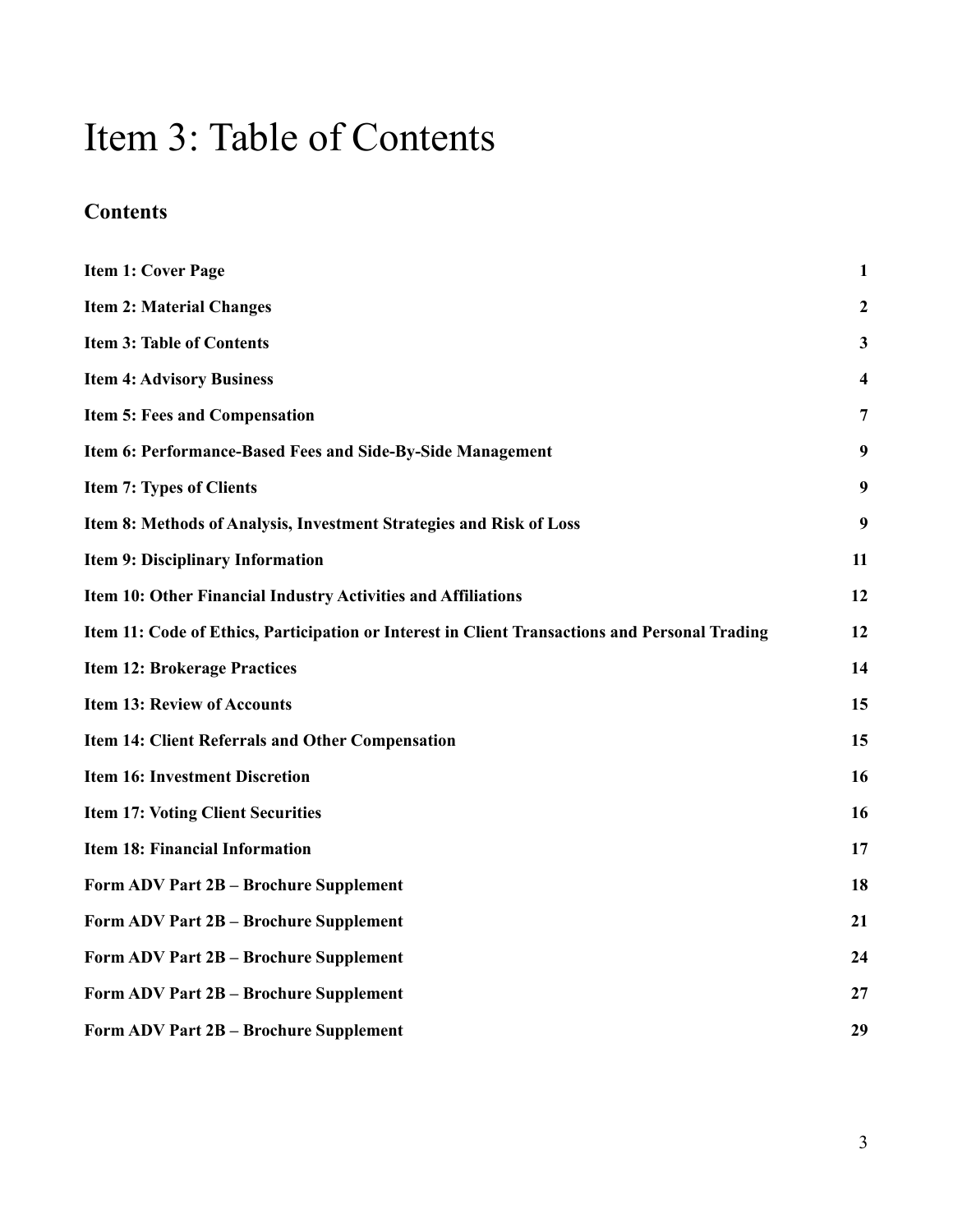## <span id="page-3-0"></span>Item 4: Advisory Business

### **Description of Advisory Firm**

Fortress Wealth Planning LLC is registered as an Investment Adviser with the United States Securities and Exchange Commission (SEC). We were founded in January 2017. Eileen Ortega, Michael Skowfoe, Jim Williams, and Jay Rolfe are the principal owners of FWP. FWP currently reports \$280,317,488 in discretionary and \$4,291,736 in non-discretionary Assets Under Management as of December 31, 2021.

### **Types of Advisory Services**

### **Comprehensive Financial Life Management**

Our Comprehensive Financial Life Management service includes investment management services and ongoing comprehensive financial planning. This service involves working with a financial planner and support team over the life of the relationship. The plan will be updated as the lives of the clients change.

### *Investment Management*

We are in the business of managing individually tailored investment portfolios. Our firm provides continuous advice to a Client regarding the investment of Client funds based on the individual needs of the Client. Through personal discussions in which goals and objectives based on a Client's particular circumstances are established, we develop a Client's personal investment policy or an investment plan with an asset allocation target and create and manage a portfolio based on that policy and allocation targets. We will also review and discuss a Client's prior investment history, as well as family composition and background.

Account supervision is guided by the stated objectives of the Client's Financial Plan as well as tax considerations. Clients may impose reasonable restrictions on investing in certain securities, types of securities, or industry sectors. Fees pertaining to this service are outlined in Item 5 of this brochure.

### *Ongoing Comprehensive Financial Planning*

A Client will be taken through our process to establish their goals and values. They will provide information to help complete the following areas of analysis: net worth, cash flow, insurance, credit scores/reports, employee benefits, retirement planning, insurance, investments, college planning, and estate planning. The information shared will be used to create the Financial Life Management Plan, which will be used as a roadmap to align the goals with the resources available. Gaps will be identified, and steps outlined to address any shortfalls within the plan. Goals and Issues will be prioritized and worked on by the client and Financial Planner until each are resolved or attained. While the values of the clients will likely remain static, the goals will be changing as their lives evolve. The plan will be reviewed with the client at least annually to ensure it reflects the most current goals and financial information. Clients will receive a copy of the Plan each time updates have been made.

Financial Life Management involves an evaluation of a Client's current and future financial state by using currently known variables to predict future cash flows, asset values, and withdrawal plans. The key defining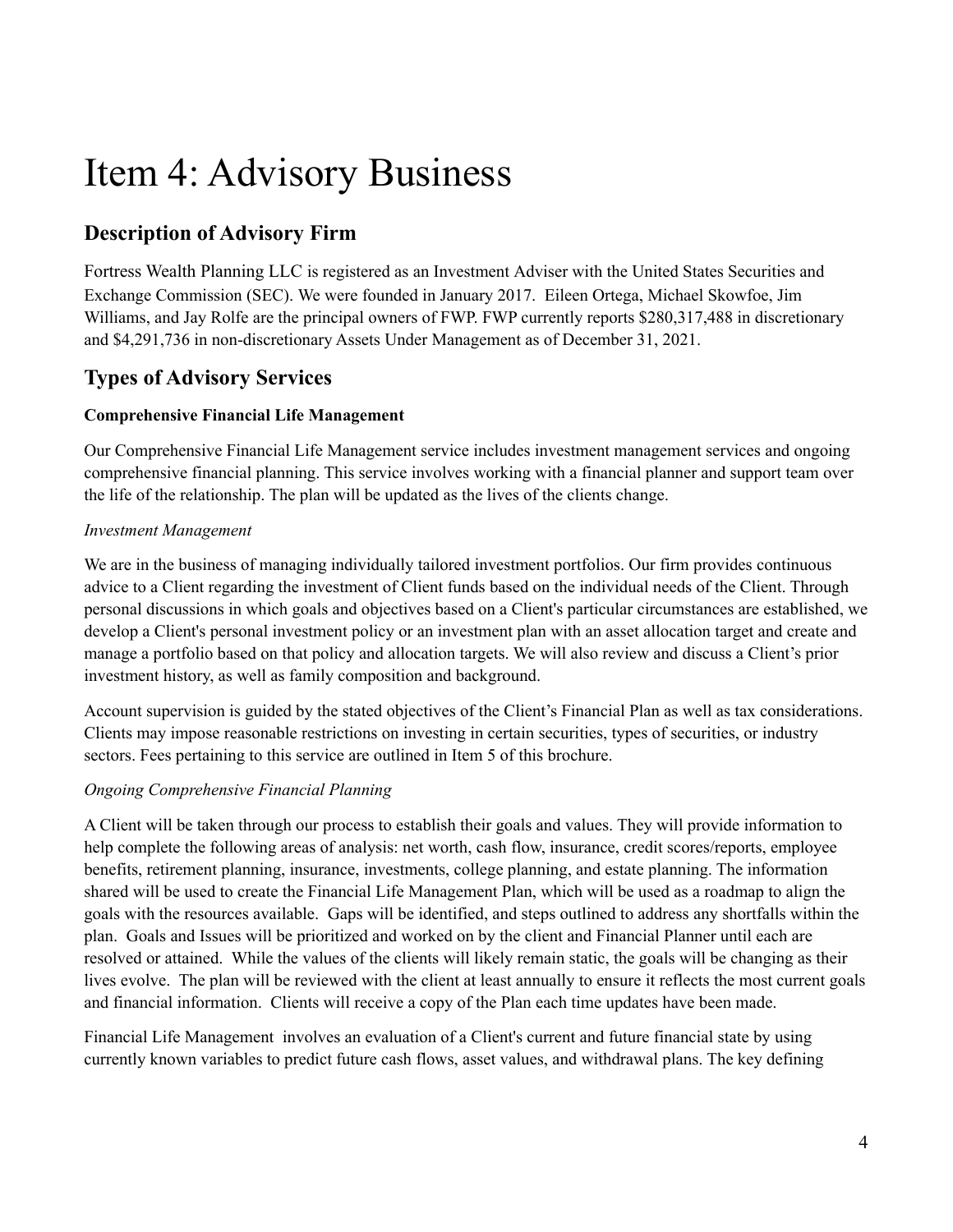aspect of this planning is that through the process, all questions, information, and analysis will be considered as they affect and are affected by the entire financial and life situation of the Client.

In general, the Financial Life Management Plan will address any or all of the following areas of concern. The Client and advisor will work together to select specific areas to cover. These areas may include, but are not limited to, the following:

- **Business Planning:** We provide consulting services for Clients who currently operate their own business, are considering starting a business, or are planning for an exit from their current business. Under this type of engagement, we work with you to assess your current situation, identify your objectives, and develop a plan aimed at achieving your goals.
- **Cash Flow and Debt Management**: We will conduct a review of your income and expenses to determine your current surplus or deficit along with advice on prioritizing how any surplus should be used or how to reduce expenses if they exceed your income. Advice may also be provided on which debts to pay off first based on factors such as the interest rate of the debt and any income tax ramifications. We may also recommend what we believe to be an appropriate cash reserve that should be considered for emergencies and other financial goals, along with a review of accounts (such as money market funds) for such reserves, plus strategies to save desired amounts.
- **College Savings**: Includes projecting the amount that will be needed to achieve college or other post-secondary education funding goals, along with advice on ways for you to save the desired amount. Recommendations as to savings strategies are included, and, if needed, we will review your financial picture as it relates to eligibility for financial aid or the best way to contribute to education for grandchildren (if appropriate).
- **Employee Benefits Optimization**: We will provide review and analysis as to whether you, as an employee, are taking the maximum advantage possible of your employee benefits, including stock options. If you are a business owner, we will consider and/or recommend the various benefit programs that can be structured to meet both business and personal retirement goals.
- **Estate Planning**: This usually includes an analysis of your exposure to estate taxes and your current estate plan, which may include whether you have a will, powers of attorney, trusts, and other related documents. Our advice will provide specific recommendations on how to structure a plan that aligns with the values and goals you have for your family, making sure that your wishes will be carried out as you intend. In addition, the guidance will include ways for you to minimize or avoid future estate taxes by implementing appropriate estate planning strategies such as the use of applicable trusts. We always recommend that you consult with a qualified attorney when you initiate, update, or complete estate planning activities. We may provide you with contact information for attorneys who specialize in estate planning when you wish to hire an attorney for such purposes. From time-to-time, we will participate in meetings or phone calls between you and your attorney with your approval or request.
- **Financial Goals**: We will help Clients identify financial goals and develop a plan to reach them. We will identify what you plan to accomplish, what resources you will need to make it happen, how much time you will need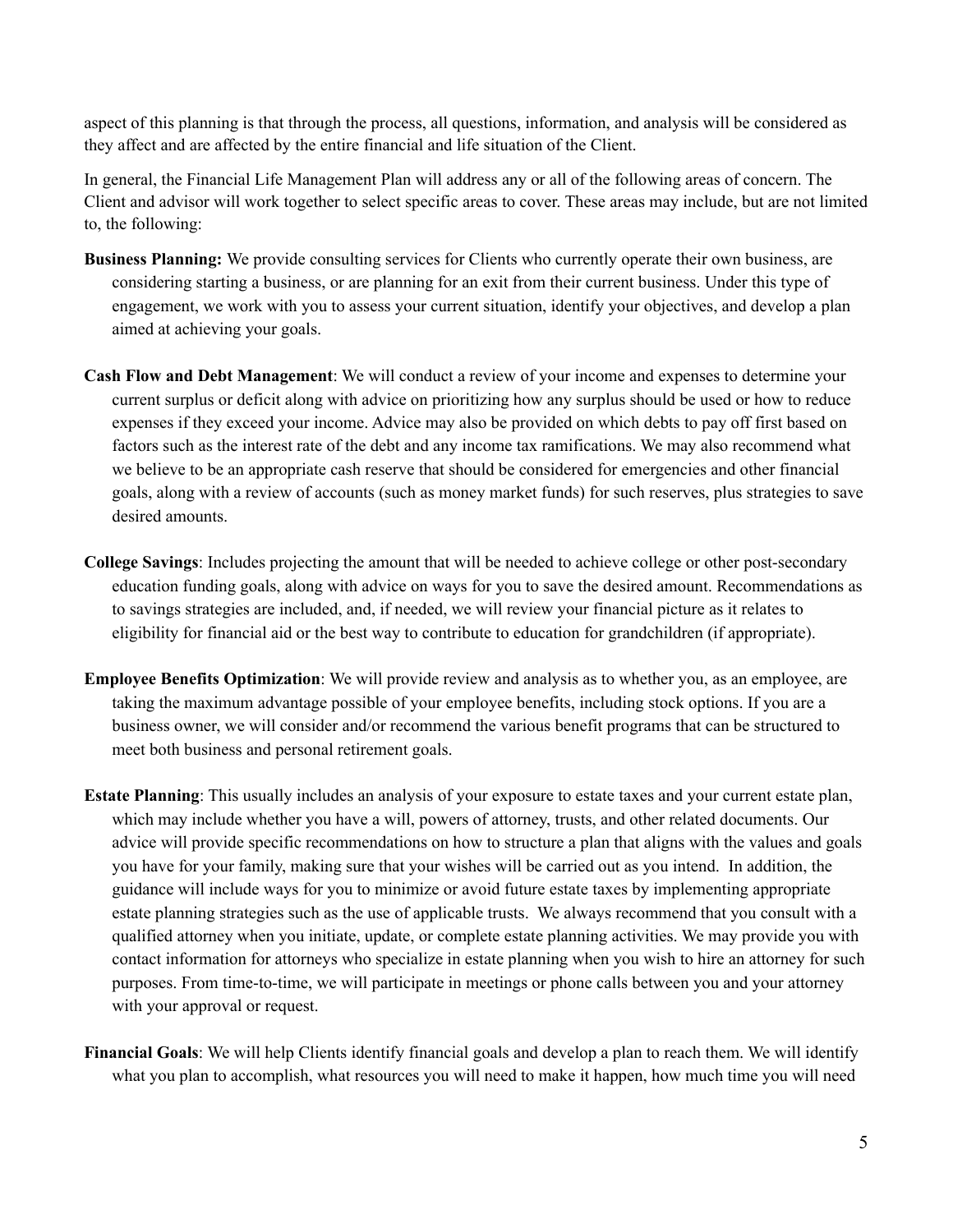to reach the goal, and how much you should budget for your goal.

- **Insurance**: Review of existing policies to ensure proper coverage for life, health, disability, long-term care, liability, home, and automobile.
- **Investment Analysis**: Our firm provides continuous advice to a Client regarding the investment of Client funds based on the individual needs of the Client. This may involve developing an asset allocation strategy to meet Clients' financial goals and risk tolerance, providing information on investment vehicles and strategies, as well as assisting Clients in establishing their own investment account at a selected broker/dealer or custodian. Through personal discussions in which goals and objectives based on a Client's specific circumstances are established, we develop a Client's personal investment plan with an asset allocation target and create and manage a portfolio based on that plan and allocation targets. Account supervision is guided by the stated objectives of the Client as well as tax considerations. Clients may impose reasonable restrictions on investing in certain securities, types of securities, or industry sectors. The strategies and types of investments we may recommend are further discussed in Item 8 of this brochure.
- **Retirement Planning**: Our retirement planning services typically include projections of your likelihood of achieving your financial goals, typically focusing on financial independence as the primary objective. For situations where projections show less than the desired results, we may make recommendations, including those that may impact the original projections by adjusting certain variables (e.g., working longer, saving more, spending less, taking more risk with investments).

If you are near retirement or already retired, advice may be given on appropriate distribution strategies to minimize the likelihood of running out of money or having spending adversely altered during your retirement years.

- **Risk Management:** A risk management review includes an analysis of your exposure to major risks that could have a significant adverse impact on your financial picture, such as premature death, disability, property and casualty losses, or the need for long‐term care planning. Advice may be provided on ways to minimize such risks and about weighing the costs of purchasing insurance versus the benefits of doing so and, likewise, the potential cost of not purchasing insurance ("self‐insuring").
- **Tax Planning Strategies:** Advice may include ways to minimize current and future income and estate taxes as a part of your overall financial planning picture. For example, we may make recommendations on which type of account(s) or specific investments should be owned based in part on their "tax efficiency," with the consideration that there is always a possibility of future changes to federal, state or local tax laws and rates that may impact your situation.
- We recommend that you consult with a qualified tax professional before initiating any tax planning and we may provide you with contact information for accountants or attorneys who specialize in this area if you wish to hire someone for such purposes. We will participate in meetings or phone calls between you and your tax professional with your approval.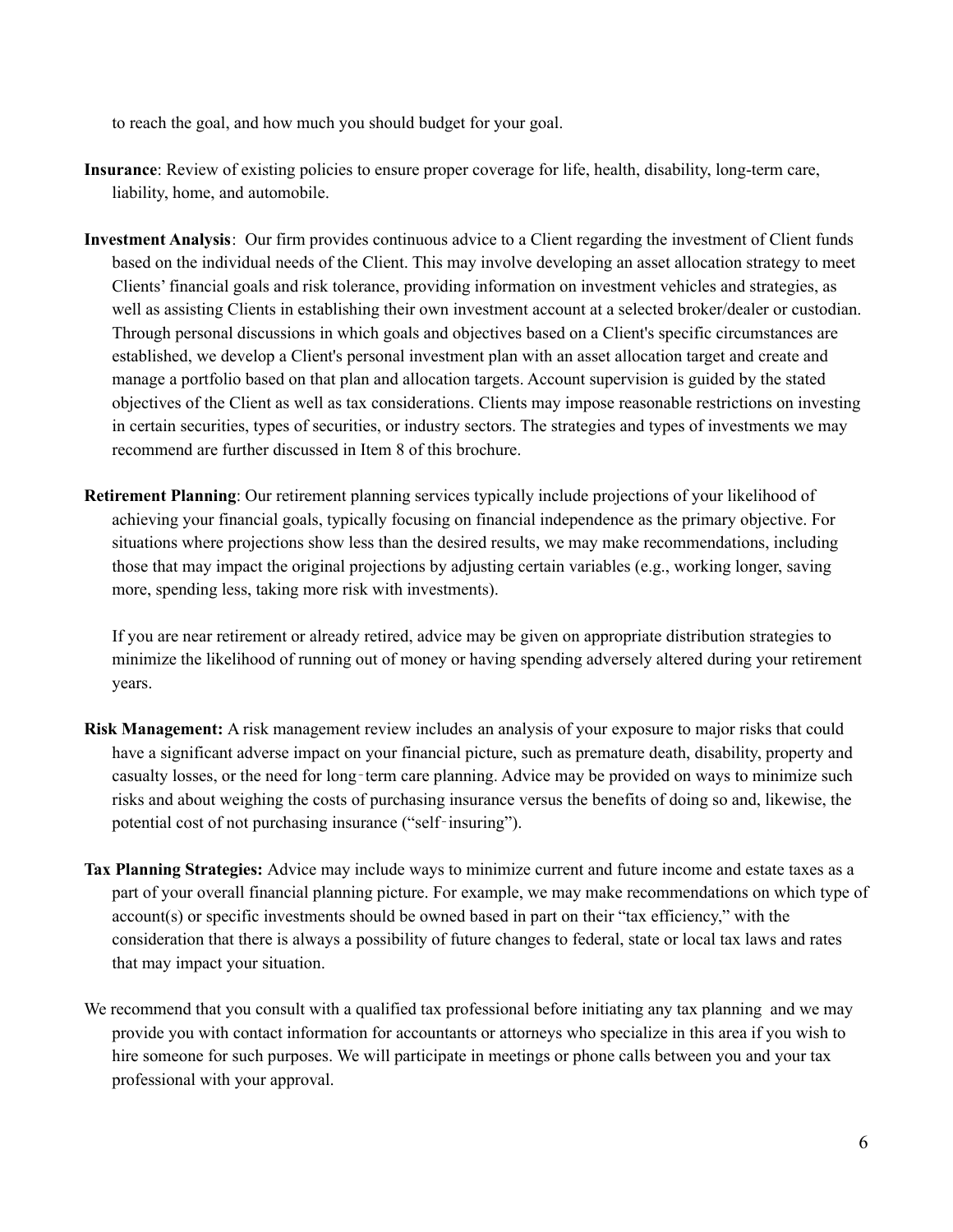#### **Ongoing Comprehensive Financial Planning (Stand-alone Services)**

We provide our ongoing comprehensive financial planning service as a stand-alone service for those Clients who do not wish to engage us for investment management services. This service is provided as directly above under the ongoing comprehensive financial planning sub-heading on page 4. It does not include investment management services.

#### **Project-Based Financial Planning Service**

We provide project-based financial planning services on topics such as retirement planning, risk management, college savings, cash flow, debt management, work benefits, and estate and incapacity planning.

### **Client Tailored Services and Client Imposed Restrictions**

We offer the same services to all Clients. However, specific Client financial plans and their implementation are dependent upon the Financial Life Management Plan which outlines each Client's current situation (income, tax levels, and risk tolerance levels) and is used to construct a Client specific plan to aid in the selection of a portfolio that matches restrictions, needs, and targets.

Clients can specify, within reason, limitations they would like to place on discretionary authority as it pertains to individual securities and/or sectors that will be traded in their account, by notating these items on the executed advisory agreement. Additionally, if in the best interests of the Client, the Client's assets may be held in a separate, client-directed account.

### **Wrap Fee Programs**

We provide a wrap fee program, which is outlined in detail within the Form ADV Part 2A Appendix 1.

## <span id="page-6-0"></span>Item 5: Fees and Compensation

Please note, unless a Client has received the firm's Disclosure Brochure at least 48 hours prior to signing the investment advisory contract, the investment advisory contract may be terminated by the Client within five (5) business days of signing the contract without incurring any advisory fees. How we are paid depends on the type of advisory service we are performing. Please review the fee and compensation information below.

### **Financial Life Management Services Wrap Fee Program Fee Schedule**

Our standard advisory fee is based on the market value of the assets under management and is calculated as follows:

| <b>Account Value</b>       | <b>Annual Advisory Fee</b> |
|----------------------------|----------------------------|
| $$1 - $2,000,000$          | $1.25\%$                   |
| $$2,000,000 - $5,000,000$  | $0.80\%$                   |
| $$5,000,001 - $10,000,000$ | $0.60\%$                   |
| \$10,000,001 and Above     | $0.40\%$                   |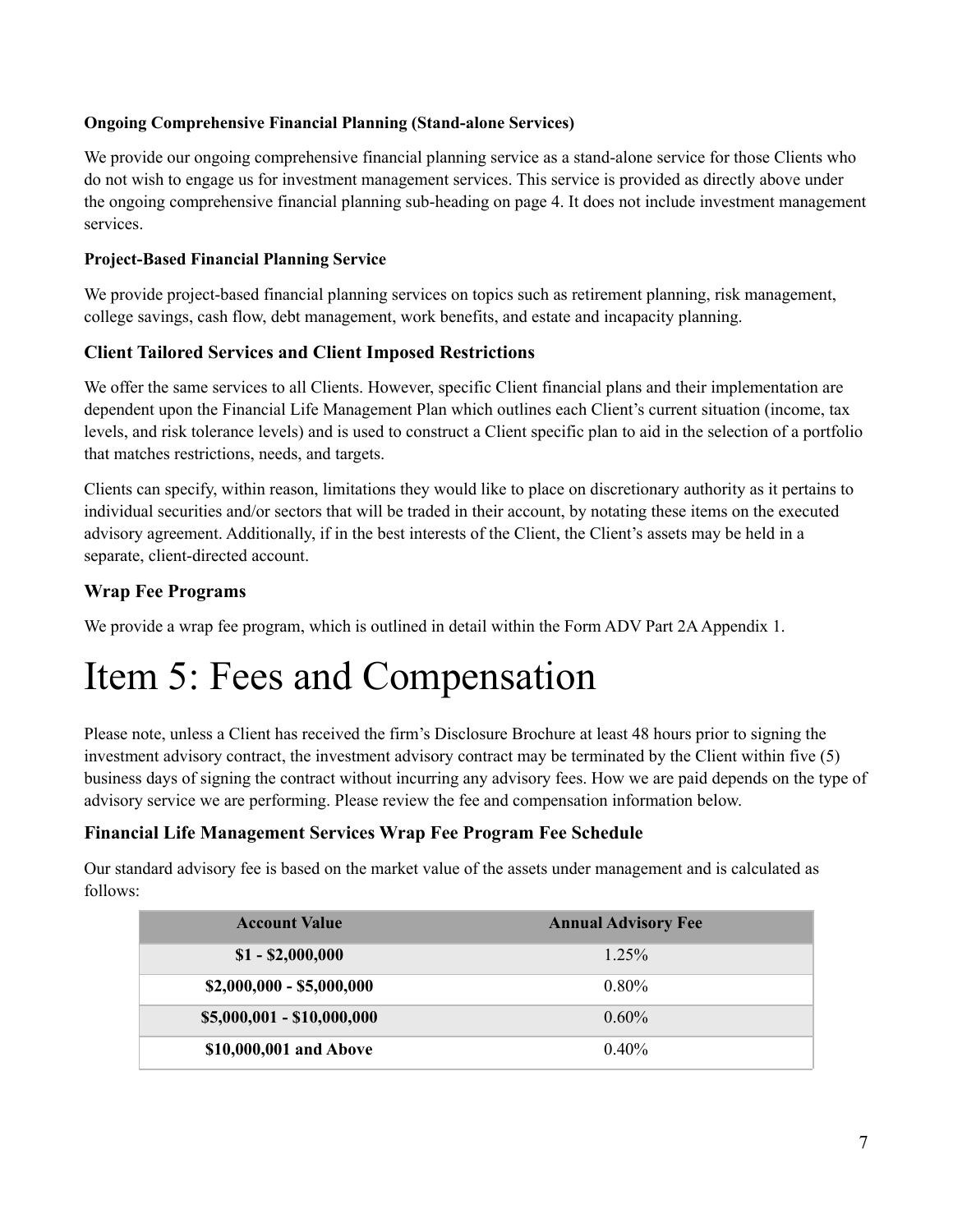The minimum annual fee is \$7,500 and is pro-rated and paid in advance on a quarterly basis. *For Client* Households with \$600,000 or less in assets under our management, the minimum annual fee will be greater than *1.25%.* The advisory fee is a tiered fee and is calculated by assessing the percentage rates using the predefined levels of assets as shown in the above chart and applying the fee to the account value as of the last day of the previous quarter. No increase in the annual fee shall be effective without agreement from the Client by signing a new agreement or amendment to their current advisory agreement.

Advisory fees are directly debited from Client accounts, or the Client may choose to pay by check or credit card. Accounts initiated or terminated during a calendar quarter will be charged a prorated fee based on the amount of time remaining in the billing period. An account may be terminated with written notice at least 30 calendar days in advance. Upon termination of the account, any unearned fee will be refunded to the Client.

#### **Ongoing Comprehensive Financial Planning**

If we do not manage any assets, our fees for Ongoing Financial Planning consists of a fixed flat fee beginning at a minimum of \$7,500. The amount of the fee is based on the specifics of the work and is dependent on the complexity and the needs of the client. Ongoing Financial Planning consists of an upfront charge that is equal to one half of the Client's annual fee and the remainder of the annual fee is an ongoing fee that is paid quarterly, in advance. The annual fee is negotiable in certain cases. Fees for this service may be paid by electronic funds transfer or check. This service may be terminated with 30 days' notice. Upon termination of any agreement, the fee will be prorated, and any unearned fee will be refunded to the Client.

The upfront portion of the Comprehensive Financial Planning fee is for Client onboarding, data gathering, and setting the basis for the financial plan. This work will commence immediately after the fee is paid and will be completed within the first 60-90 days of the date the fee is paid. Therefore, the upfront portion of the fee will not be paid more than 6 months in advance.

### **Project-Based Financial Planning Fixed Fee**

Project-Based Financial Planning is offered on a fixed fee basis. The fixed fee will be agreed upon before the start of any work. The fixed fee for project-based financial planning will begin at \$7,500. The amount of the fee is based on the specifics of the work and is dependent on the complexity and the needs of the client. If a fixed fee program is chosen, half of the fee is due at the beginning of the process and the remainder is due at completion of work, however, FWP will not bill an amount above \$500.00 more than 6 months in advance. This work will commence immediately after the fee is paid, and will be completed within the first 60-90 days of the date the fee is paid. Therefore, the upfront portion of the fee will not be paid more than 6 months in advance. Fees for this service may be paid by electronic funds transfer or check. In the event of early termination any prepaid but unearned fees will be refunded to the Client and any completed deliverables of the project will be provided to the Client and no further fees will be charged.

### **Other Types of Fees and Expenses**

Our fees are exclusive of brokerage commissions, transaction fees, and other related costs and expenses which may be incurred by the Client. Clients may incur certain charges imposed by custodians, brokers, and other third parties such as custodial fees, deferred sales charges, odd-lot differentials, transfer taxes, wire transfer, and electronic fund fees, and other fees and taxes on brokerage accounts and securities transactions. Mutual fund and exchange-traded funds also charge internal management fees, which are disclosed in a fund's prospectus. Such charges, fees, and commissions are exclusive of and in addition to our fee, and we shall not receive any portion of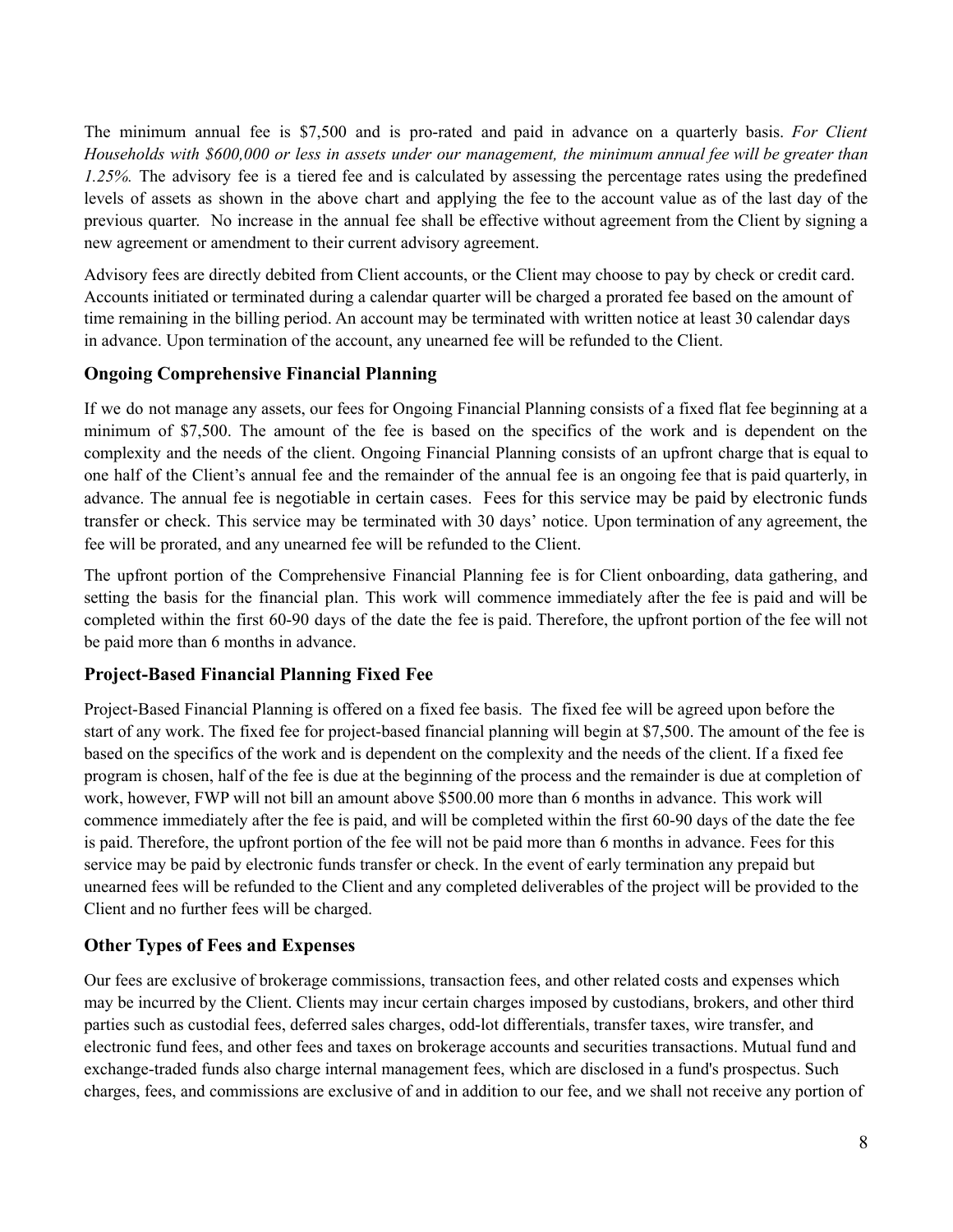these commissions, fees, and costs. Please see our Wrap Fee Brochure detailed within the Form ADV Part 2A Appendix 1 for more information on what transaction fees are included in our fees.

Item 12 further describes the factors that we consider in selecting or recommending broker-dealers for Client's transactions and determining the reasonableness of their compensation (e.g., commissions).

We do not accept compensation for the sale of securities or other investment products including asset-based sales charges or service fees from the sale of mutual funds.

## <span id="page-8-0"></span>Item 6: Performance-Based Fees and Side-By-Side Management

We do not offer performance-based fees and do not engage in side-by-side management.

## <span id="page-8-1"></span>Item 7: Types of Clients

We provide financial planning and portfolio management services to individuals, high net-worth individuals, charitable organizations, and corporations or other businesses.

We do not have a minimum account size requirement. The minimum annual fee for Financial Life Management Services is \$7,500 and is pro-rated and paid in advance on a quarterly basis. *For Client Households with \$600,000 or less in assets under our management, the minimum annual fee will be greater than 1.25%.*

# <span id="page-8-2"></span>Item 8: Methods of Analysis, Investment Strategies and Risk of Loss

We recognize that each client's needs and goals are different; subsequently portfolio strategies and underlying investment vehicles may vary. Generally, our investment advice is based on Modern Portfolio Theory and the belief that proper diversification and risk management will provide an investor client with a stable and consistent return over time. The practice of Modern Portfolio Theory does not employ market timing or stock selection methods of investing but rather a long-term strategic allocation with periodic rebalancing of the account to maintain desired risk levels.

While decisions about asset allocation are the most important decisions to be made about portfolios, we also evaluate the managers we select on an ongoing basis. In particular, we look for their ability to deliver consistent returns within their asset class in a cost-effective and tax-efficient manner. While we do not quickly jump from one manager to the other, we continually monitor the strategies we utilize to ensure that there is still support for the presence of continued performance relative to benchmarks and adherence to their stated investment style and process. We think that an approach that follows a methodical and repeatable research process, keeps manager fees low, employs complementary active and passive managers, and stays invested for the long term gives the highest probability of success.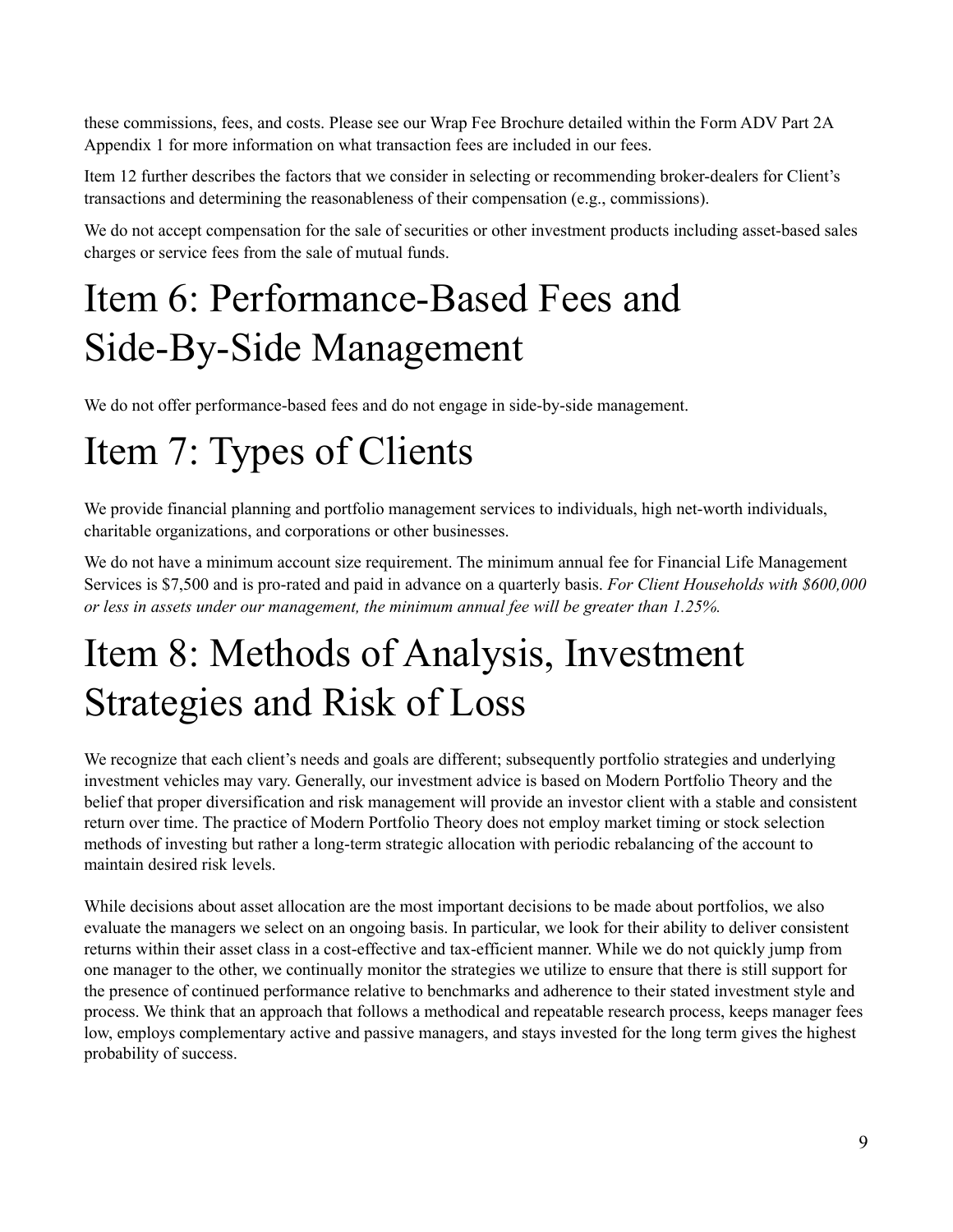#### **Active and Passive Management**

We utilize both active and passive investment managers. We expect the performance of active and passive managers to be complementary over a full market cycle. Where we don't see value in adding active risk we utilize low-cost passive index funds and ETFs.

Passive investment management is characterized by low portfolio expenses (i.e. the funds inside the portfolio have low internal costs), minimal trading costs (due to infrequent trading activity), and relative tax efficiency (because the funds inside the portfolio are tax efficient and turnover inside the portfolio is minimal).

In contrast, active management involves a single manager or managers who employ some method, strategy or technique to construct a portfolio that is intended to generate returns that are greater than the broader market or a designated benchmark.

#### **Material Risks Involved**

All investing strategies we offer involve risk and may result in a loss of your original investment which you **should be prepared to bear.** Many of these risks apply equally to stocks, bonds, commodities, and any other investment or security. Material risks associated with our investment strategies are listed below.

**Market Risk:** Market risk involves the possibility that an investment's current market value will fall because of a general market decline, reducing the value of the investment regardless of the operational success of the issuer's operations or its financial condition.

**Strategy Risk:** The Adviser's investment strategies and/or investment techniques may not work as intended.

**Concentration Risk:** Certain investment strategies focus on particular asset-classes, industries, sectors or types of investment. From time to time these strategies may be subject to greater risks of adverse developments in such areas of focus than a strategy that is more broadly diversified across a wider variety of investments.

**Interest Rate Risk:** Bond (fixed income) prices generally fall when interest rates rise, and the value may fall below par value or the principal investment. The opposite is also generally true: bond prices generally rise when interest rates fall. In general, fixed income securities with longer maturities are more sensitive to these price changes. Most other investments are also sensitive to the level and direction of interest rates.

**Legal or Legislative Risk**: Legislative changes or Court rulings may impact the value of investments, or the securities' claim on the issuer's assets and finances.

**Inflation**: Inflation may erode the buying power of your investment portfolio, even if the dollar value of your investments remains the same.

#### **Risks Associated with Securities**

Apart from the general risks outlined above which apply to all types of investments, specific securities may have other risks.

**Commercial Paper** is, in most cases, an unsecured promissory note that is issued with a maturity of 270 days or less. Being unsecured the risk to the investor is that the issuer may default.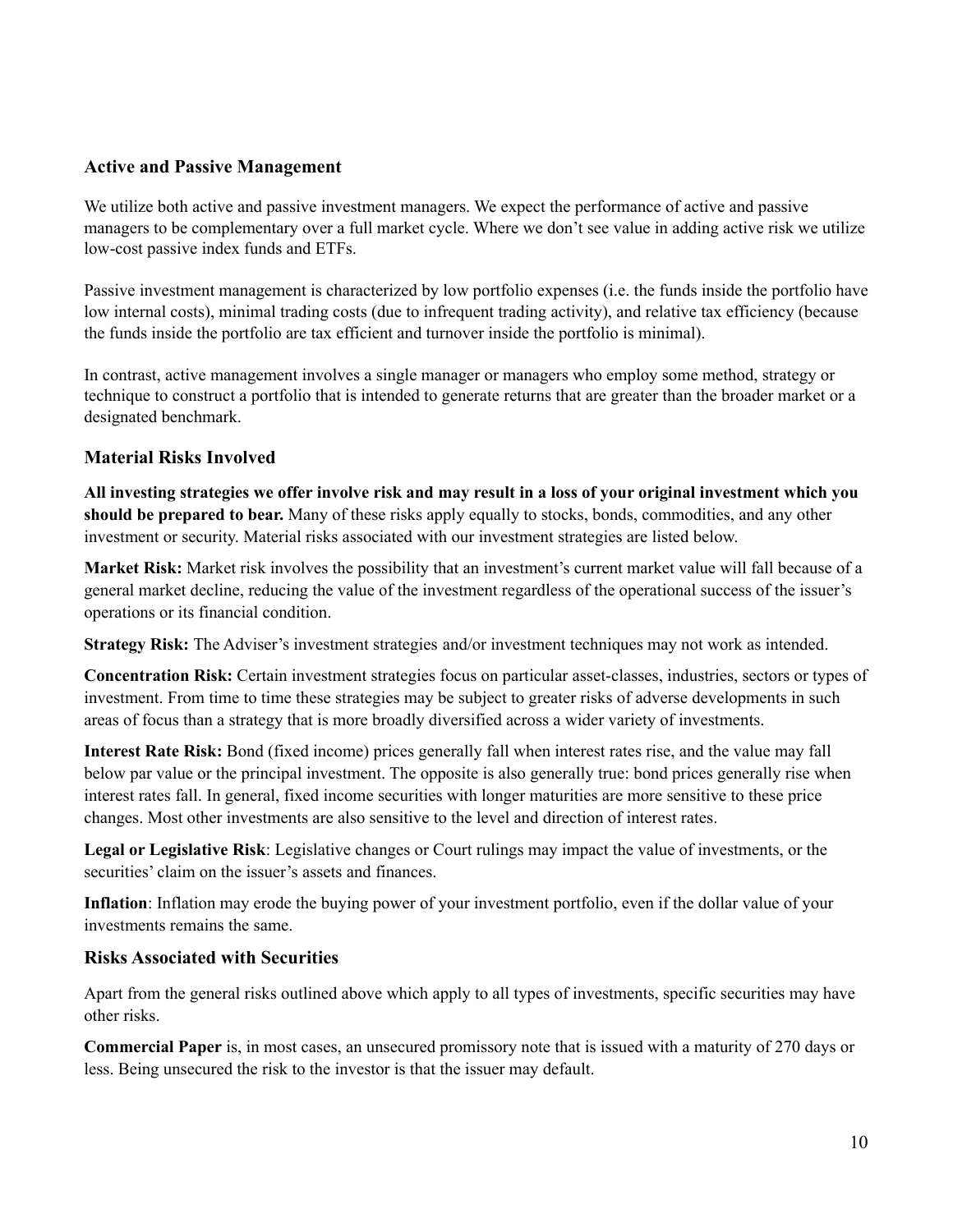**Common stocks** may go up and down in price quite dramatically, and in the event of an issuer's bankruptcy or restructuring could lose all value. A slower-growth or recessionary economic environment could have an adverse effect on the price of all stocks.

**Corporate Bonds** are debt securities to borrow money. Generally, issuers pay investors periodic interest and repay the amount borrowed either periodically during the life of the security and/or at maturity. Alternatively, investors can purchase other debt securities, such as zero coupon bonds, which do not pay current interest, but rather are priced at a discount from their face values and their values accrete over time to face value at maturity. The market prices of debt securities fluctuate depending on factors such as interest rates, credit quality, and maturity. In general, market prices of debt securities decline when interest rates rise and increase when interest rates fall. The longer the time to a bond's maturity, the greater its interest rate risk.

**Bank Obligations** including bonds and certificates of deposit may be vulnerable to setbacks or panics in the banking industry. Banks and other financial institutions are greatly affected by interest rates and may be adversely affected by downturns in the U.S. and foreign economies or changes in banking regulations.

**Municipal Bonds** are debt obligations generally issued to obtain funds for various public purposes, including the construction of public facilities. Municipal bonds pay a lower rate of return than most other types of bonds. However, because of a municipal bond's tax-favored status, investors should compare the relative after-tax return to the after-tax return of other bonds, depending on the investor's tax bracket. Investing in municipal bonds carries the same general risks as investing in bonds in general. Those risks include interest rate risk, reinvestment risk, inflation risk, market risk, call or redemption risk, credit risk, and liquidity and valuation risk.

**Options and other derivatives** carry many unique risks, including time-sensitivity, and can result in the complete loss of principal. While covered call writing does provide a partial hedge to the stock against which the call is written, the hedge is limited to the amount of cash flow received when writing the option. When selling covered calls, there is a risk the underlying position may be called away at a price lower than the current market price.

**Exchange Traded Funds** prices may vary significantly from the Net Asset Value due to market conditions. Certain Exchange Traded Funds may not track underlying benchmarks as expected. ETFs are also subject to the following risks: (i) an ETF's shares may trade at a market price that is above or below their net asset value; (ii) trading of an ETF's shares may be halted if the listing exchange's officials deem such action appropriate, the shares are delisted from the exchange, or the activation of market-wide "circuit breakers" (which are tied to large decreases in stock prices) halts stock trading generally. The Adviser has no control over the risks taken by the underlying funds in which the Clients invest.

**Mutual Funds**: When a Client invests in open-end mutual funds or ETFs, the Client indirectly bears its proportionate share of any fees and expenses payable directly by those funds. Therefore, the Client will incur higher expenses, many of which may be duplicative. In addition, the Client's overall portfolio may be affected by losses of an underlying fund and the level of risk arising from the investment practices of an underlying fund (such as the use of derivatives).

# <span id="page-10-0"></span>Item 9: Disciplinary Information

### **Criminal or Civil Actions**

FWP and its management have not been involved in any criminal or civil action.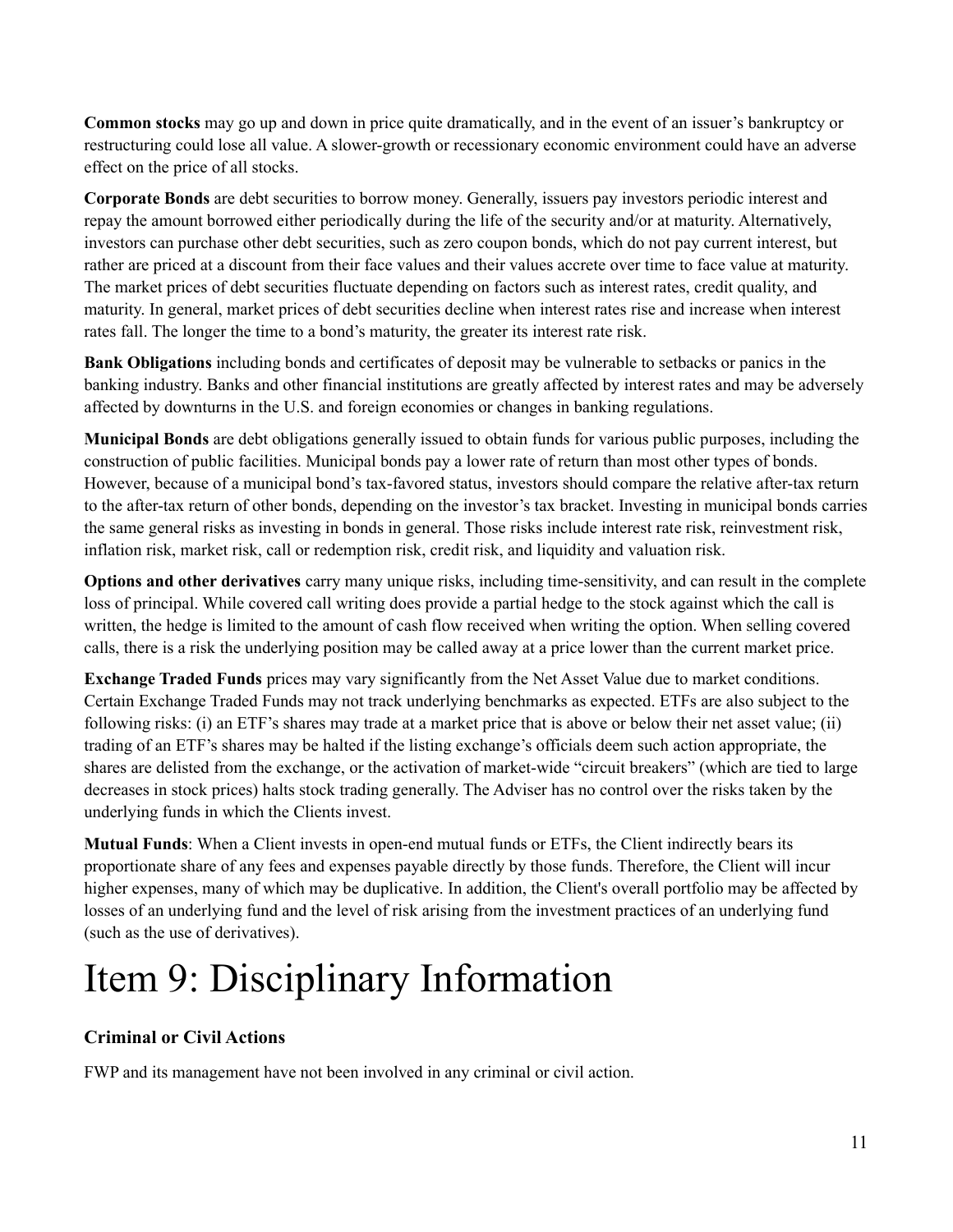### **Administrative Enforcement Proceedings**

FWP and its management have not been involved in administrative enforcement proceedings.

### **Self-Regulatory Organization Enforcement Proceedings**

FWP and its management have not been involved in legal or disciplinary events that are material to a Client's or prospective Client's evaluation of FWP or the integrity of its management.

## <span id="page-11-0"></span>Item 10: Other Financial Industry Activities and Affiliations

No FWP employee is registered, or have an application pending to register, as a broker-dealer or a registered representative of a broker-dealer.

No FWP employee is registered, or have an application pending to register, as a futures commission merchant, commodity pool operator or a commodity trading advisor.

FWP does not have any related parties. As a result, we do not have a relationship with any related parties.

FWP only receives compensation directly from Clients. We do not receive compensation from any outside source. We do not have any conflicts of interest with any outside party.

Michael Skowfoe, Partner and Employee of FWP, is currently licensed to sell insurance products in which he would receive a commission for the sale of such products. Michael Skowfoe does not engage in the sale of any insurance products as well as does not receive any commissions or other compensation in connection with the sale of products or securities.

### **Recommendations or Selections of Other Investment Advisers**

FWP does not recommend Clients to Outside Managers to manage their accounts.

# Item 11: Code of Ethics, Participation or Interest in Client Transactions and Personal Trading

<span id="page-11-1"></span>As a fiduciary, our firm and its associates have a duty of utmost good faith to act solely in the best interests of each Client. Our Clients entrust us with their funds and personal information, which in turn places a high standard on our conduct and integrity. Our fiduciary duty is a core aspect of our Code of Ethics and represents the expected basis of all of our dealings. The firm also accepts the obligation not only to comply with the mandates and requirements of all applicable laws and regulations but also to take responsibility to act in an ethical and professionally responsible manner in all professional services and activities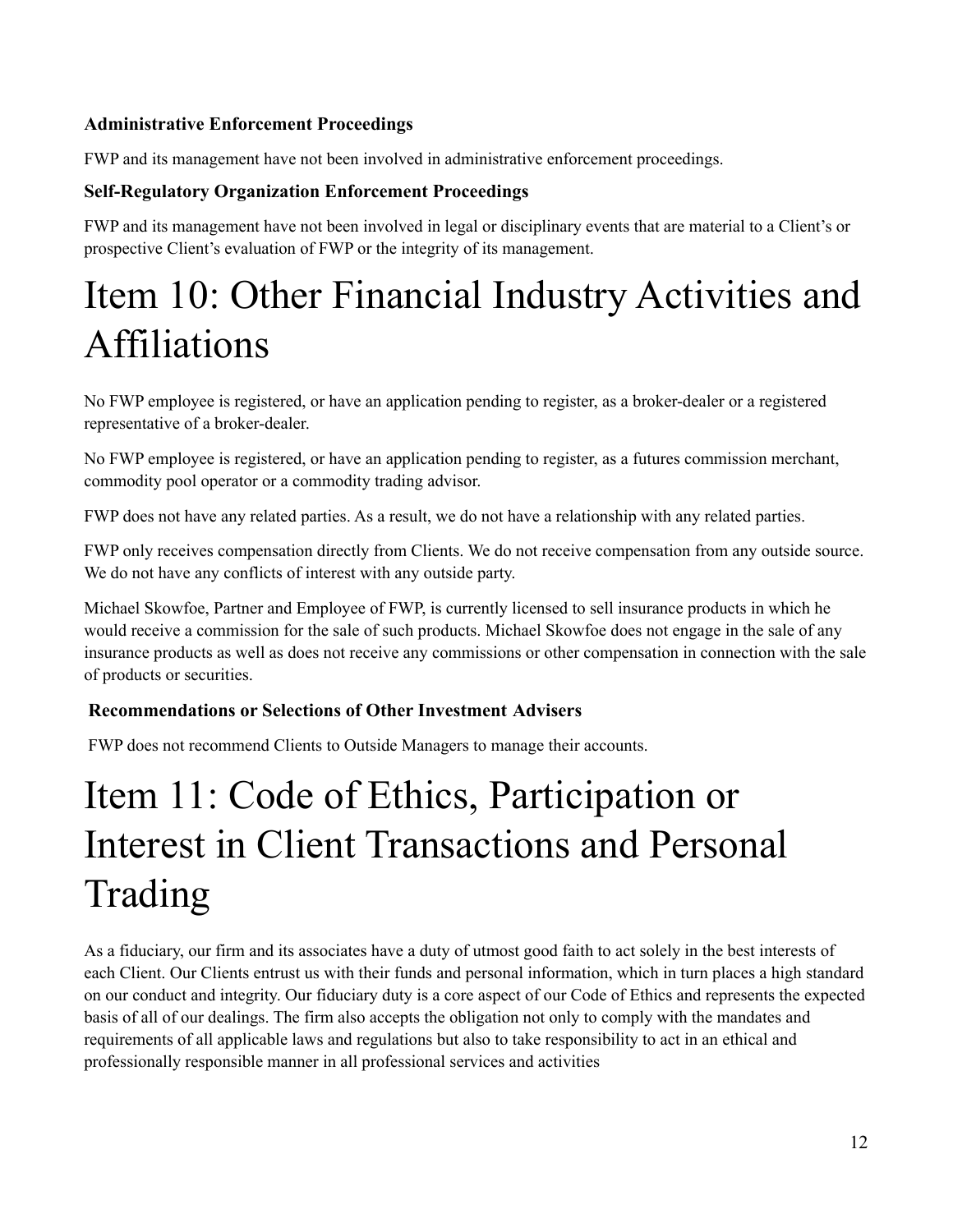### **Code of Ethics Description**

This code does not attempt to identify all possible conflicts of interest, and literal compliance with each of its specific provisions will not shield associated persons from liability for personal trading or other conduct that violates a fiduciary duty to advisory Clients. A summary of the Code of Ethics' Principles is outlined below.

- Integrity Associated persons shall offer and provide professional services with integrity.
- Objectivity Associated persons shall be objective in providing professional services to Clients.
- Competence Associated persons shall provide services to Clients competently and maintain the necessary knowledge and skill to continue to do so in those areas in which they are engaged.
- Fairness Associated persons shall perform professional services in a manner that is fair and reasonable to Clients, principals, partners, and employers, and shall disclose conflict(s) of interest in providing such services.
- Confidentiality Associated persons shall not disclose confidential Client information without the specific consent of the Client unless in response to proper legal process, or as required by law.
- Professionalism Associated persons' conduct in all matter shall reflect the credit of the profession.
- Diligence Associated persons shall act diligently in providing professional services.

We periodically review and amend our Code of Ethics to ensure that it remains current, and we require all firm access persons to attest to their understanding of and adherence to the Code of Ethics at least annually. Our firm will provide a copy of its Code of Ethics to any Client or prospective Client upon request.

#### **Investment Recommendations Involving a Material Financial Interest and Conflicts of Interest**

Neither our firm, its associates or any related person is authorized to recommend to a Client or effect a transaction for a Client, involving any security in which our firm or a related person has a material financial interest, such as in the capacity as an underwriter, adviser to the issuer, etc.

### **Advisory Firm Purchase of Same Securities Recommended to Clients and Conflicts of Interest**

Our firm and its "related persons" may buy or sell securities similar to, or different from, those we recommend to Clients for their accounts. In an effort to reduce or eliminate certain conflicts of interest involving the firm or personal trading, our policy may require that we restrict or prohibit associates' transactions in specific reportable securities transactions. Any exceptions or trading pre-clearance must be approved by the firm principal in advance of the transaction in an account, and we maintain the required personal securities transaction records per regulation.

### **Trading Securities At/Around the Same Time as Client's Securities**

From time to time, our firm or its "related persons" may buy or sell securities for themselves at or around the same time as clients. This may provide an opportunity for representatives of FWP to buy or sell securities before or after recommending securities to clients resulting in representatives profiting off the recommendations they provide to clients. Such transactions may create a conflict of interest; however, FWP will never engage in trading that operates to the client's disadvantage if representatives of FWP buy or sell securities at or around the same time as clients.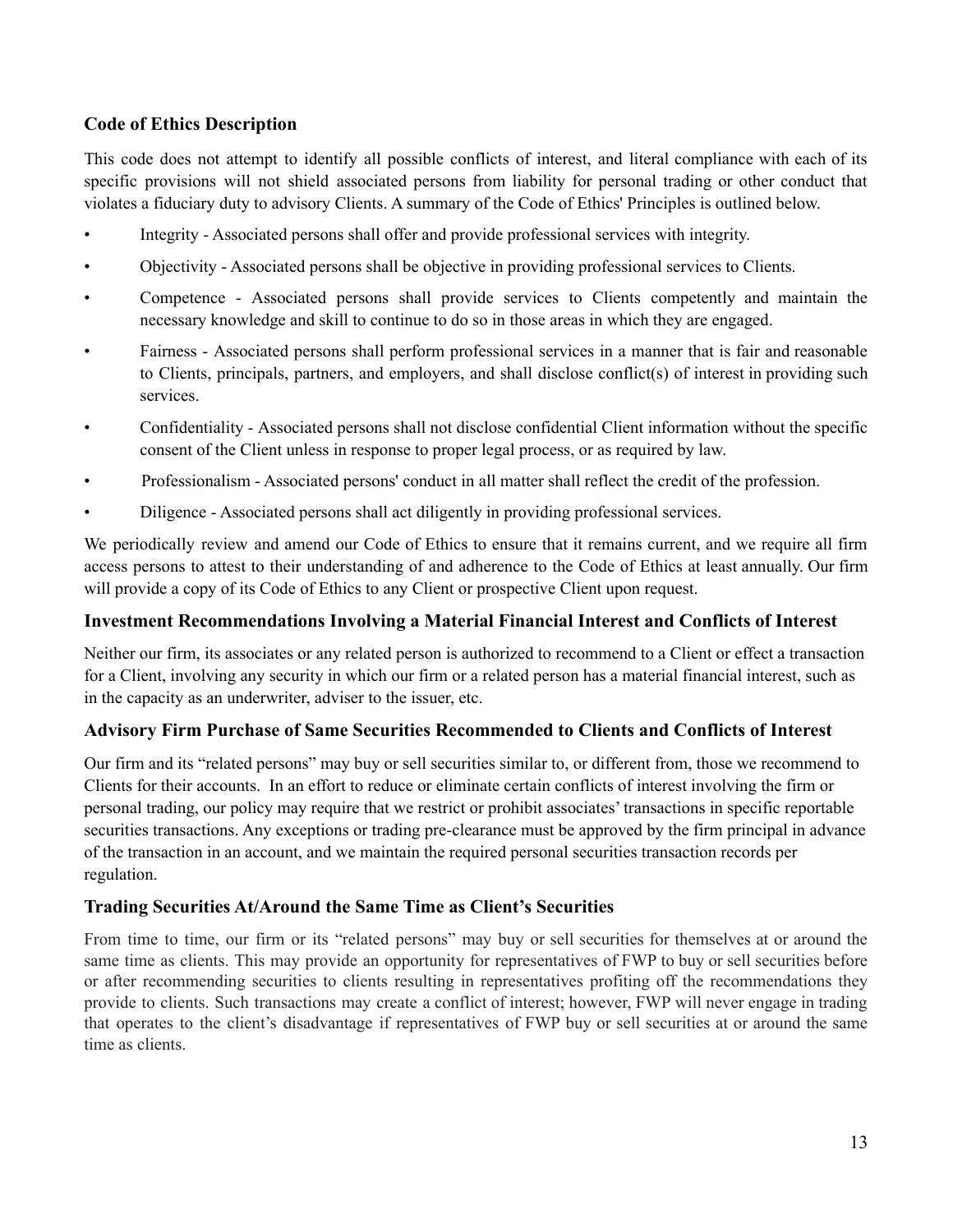# <span id="page-13-0"></span>Item 12: Brokerage Practices

### **Factors Used to Select Custodians and/or Broker-Dealers**

Fortress Wealth Planning LLC does not have any affiliation with Broker-Dealers. Specific custodian recommendations are made to the Client based on their need for such services. We recommend custodians based on the reputation and services provided by the firm.

### **1. Research and Other Soft-Dollar Benefits**

We currently do not receive soft dollar benefits.

### **2. Brokerage for Client Referrals**

We receive no referrals from a broker-dealer or third party in exchange for using that broker-dealer or third party.

### **3. Clients Directing Which Broker/Dealer/Custodian to Use**

We do recommend a specific custodian for Clients to use, however, Clients may custody their assets at a custodian of their choice. Clients may also direct us to use a specific broker-dealer to execute transactions. By allowing Clients to choose a specific custodian, we may be unable to achieve the most favorable execution of Client transaction and this may cost Clients money over using a lower-cost custodian.

### **The Custodian and Brokers We Use (Fidelity)**

Registrant has an arrangement with National Financial Services LLC, and Fidelity Brokerage Services LLC (together with all affiliates, "Fidelity") through which Fidelity provides Registrant with Fidelity's "platform" services. The platform services include, among others, brokerage, custodial, administrative support, record keeping and related services that are intended to support intermediaries like Registrant in conducting business and in serving the best interests of their clients but that may benefit Registrant.

Fidelity charges brokerage commissions and transaction fees for effecting certain securities transactions (i.e., transactions fees are charged for certain no-load mutual funds, commissions are charged for individual equity and debt securities transactions). Fidelity enables Registrant to obtain many no-load mutual funds without transaction charges and other no-load funds at nominal transaction charges. Fidelity's commission rates are generally considered discounted from customary retail commission rates. However, the commissions and transaction fees charged by Fidelity may be higher or lower than those charged by other custodians and broker-dealers.

As part of the arrangement, Fidelity also makes available to Registrant, at no additional charge to Registrant, certain research and brokerage services, including research services obtained by Fidelity directly from independent research companies, as selected by Registrant (within specified parameters). These research and brokerage services are used by Registrant to manage accounts for which Registrant has investment discretion.

As a result of receiving such services for no additional cost, Registrant may have an incentive to continue to use or expand the use of Fidelity's services. Registrant examined this potential conflict of interest when it chose to enter into the relationship with Fidelity and has determined that the relationship is in the best interests of Registrant's clients and satisfies its client obligations, including its duty to seek best execution. A client may pay a commission that is higher than another qualified broker-dealer might charge to effect the same transaction where the Registrant determines in good faith that the commission is reasonable in relation to the value of the brokerage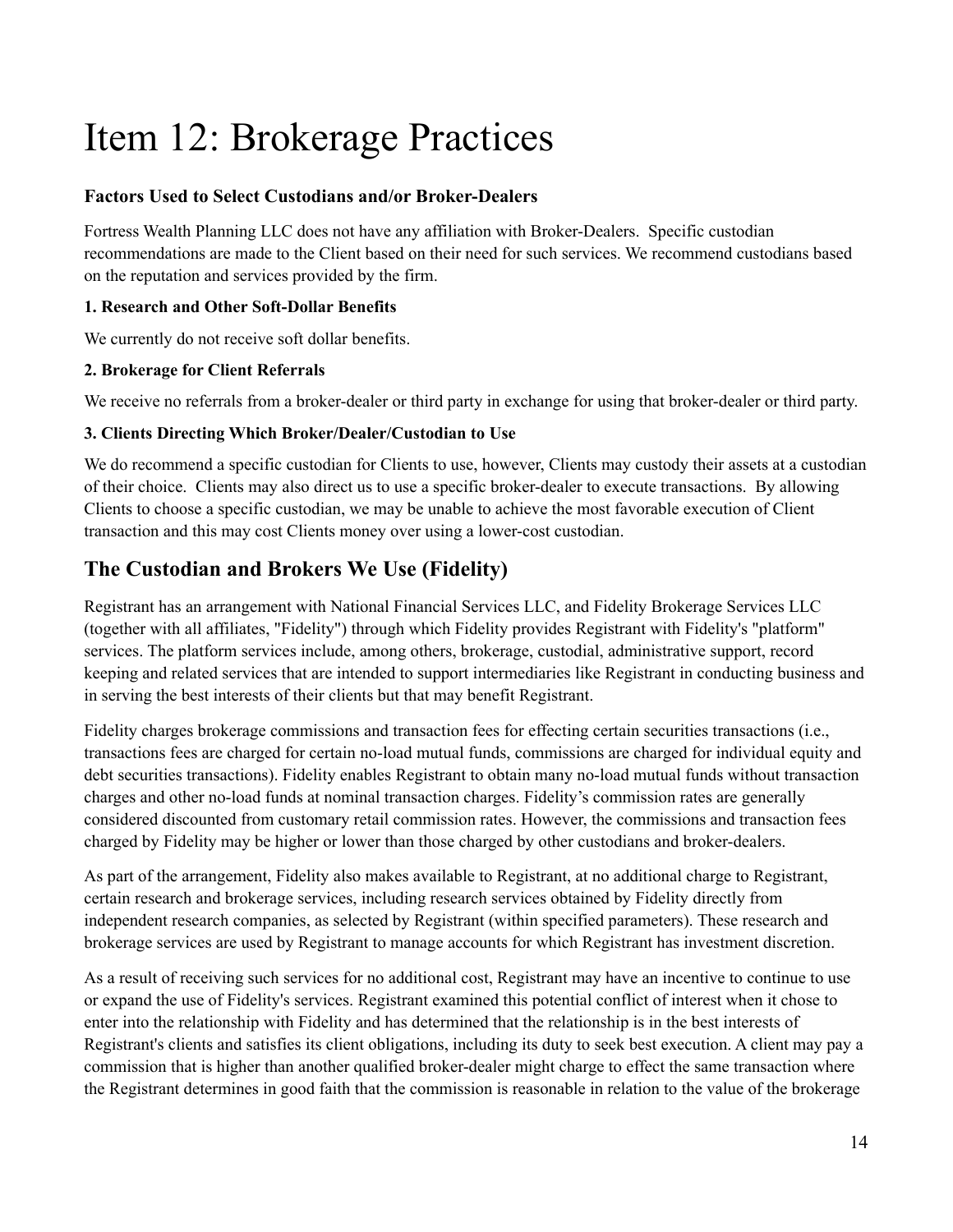and research services received. In seeking best execution, the determinative factor is not the lowest possible cost, but whether the transaction represents the best qualitative execution, taking into consideration the full range of a broke-dealer's services, including the value of research provided, execution capability, commission rates, and responsiveness. Accordingly, although Registrant will seek competitive rates, to the benefit of all clients, it may not necessarily obtain the lowest possible commission rates for specific client account transactions. Although the investment research products and services that may be obtained by Registrant will generally be used to service all of Registrant's clients, a brokerage commission paid by a specific client may be used to pay for research that is not used in managing that specific client's account. Registrant and Fidelity are not affiliates, and no broker-dealer affiliated with Registrant is involved in the relationship between Registrant and Fidelity.

### **Aggregating (Block) Trading for Multiple Client Accounts**

Generally, we combine multiple orders for shares of the same securities purchased for advisory accounts we manage (this practice is commonly referred to as "block trading"). We will then distribute a portion of the shares to participating accounts in a fair and equitable manner. The distribution of the shares purchased is typically proportionate to the size of the account, but it is not based on account performance or the amount or structure of management fees. Subject to our discretion, regarding particular circumstances and market conditions, when we combine orders, each participating account pays an average price per share for all transactions and pays a proportionate share of all transaction costs. Please see our Wrap Fee Brochure detailed within the Form ADV Part 2AAppendix 1 for more information on what transaction fees are included within our fee schedule. Accounts owned by our firm or persons associated with our firm may participate in block trading with your accounts; however, they will not be given preferential treatment.

## <span id="page-14-0"></span>Item 13: Review of Accounts

Jay Dunacan Rolfe, Partner and CCO of FWP, will work with the client's service team to obtain current information regarding their assets and investment holdings and will review this information as part of our financial planning services. FWP does not provide specific reports to financial planning clients, other than financial plans.

Clients may elect trade confirmations from the broker(s) for each transaction in their accounts as well as monthly or quarterly statements and annual tax reporting statements from their custodian showing all activity in the accounts, such as receipt of dividends and interest.

FWP will not provide written reports to Investment Management Clients.

## <span id="page-14-1"></span>Item 14: Client Referrals and Other Compensation

We do not receive any economic benefit, directly or indirectly, from any third party for advice rendered to our Clients. Nor do we, directly or indirectly, compensate any person who is not advisory personnel for Client referrals.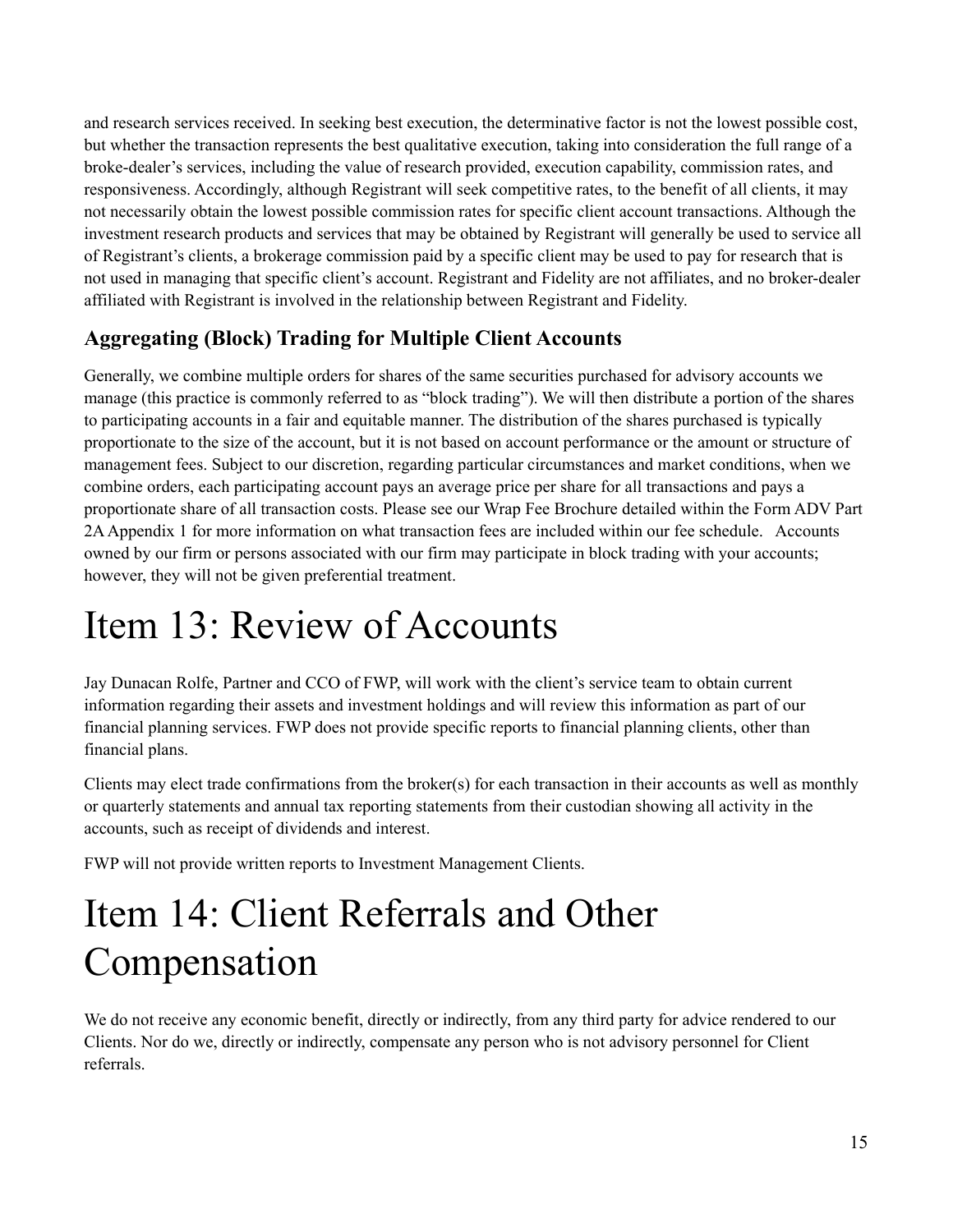# Item 15: Custody

FWP does not accept custody of Client funds except in the instance of withdrawing Client fees.

For Client accounts in which FWP directly debits their advisory fee:

- i. FWP will send a copy of its invoice to the custodian at the same time that it sends the Client a copy.
- ii. The custodian will send at least quarterly statements to the Client showing all disbursements for the account, including the amount of the advisory fee.
- iii. The Client will provide written authorization to FWP, permitting them to be paid directly for their accounts held by the custodian.

Clients should receive at least quarterly statements from the broker-dealer, bank or other qualified custodian that holds and maintains Client's investment assets. We urge you to carefully review such statements and compare such official custodial records to the account statements or reports that we may provide to you. Our statements or reports may vary from custodial statements based on accounting procedures, reporting dates, or valuation methodologies of certain securities.

## <span id="page-15-0"></span>Item 16: Investment Discretion

For most Client accounts where we provide Investment Management Services, we maintain discretion over Client accounts with respect to securities to be bought and sold and the amount of securities to be bought and sold. Investment discretion is explained to Clients in detail when an advisory relationship has commenced. At the start of the advisory relationship, the Client will execute a Limited Power of Attorney, which will grant our firm discretion over the account. Additionally, the discretionary relationship will be outlined in the advisory contract and signed by the Client.

In limited circumstances, we provide Investment Management Services on a Non-Discretionary basis. In these circumstances, we will obtain the Client's consent before making any changes to the portfolio.

## <span id="page-15-1"></span>Item 17: Voting Client Securities

We do not vote Client proxies. Therefore, Clients maintain exclusive responsibility for: (1) voting proxies, and (2) acting on corporate actions pertaining to the Client's investment assets. The Client shall instruct the Client's qualified custodian to forward to the Client copies of all proxies and shareholder communications relating to the Client's investment assets. If the Client would like our opinion on a particular proxy vote, they may contact us at the number listed on the cover of this brochure.

In most cases, you will receive proxy materials directly from the account custodian. However, in the event we were to receive any written or electronic proxy materials, we would forward them directly to you by mail, unless you have authorized our firm to contact you by electronic mail, in which case, we would forward you any electronic solicitation to vote proxies.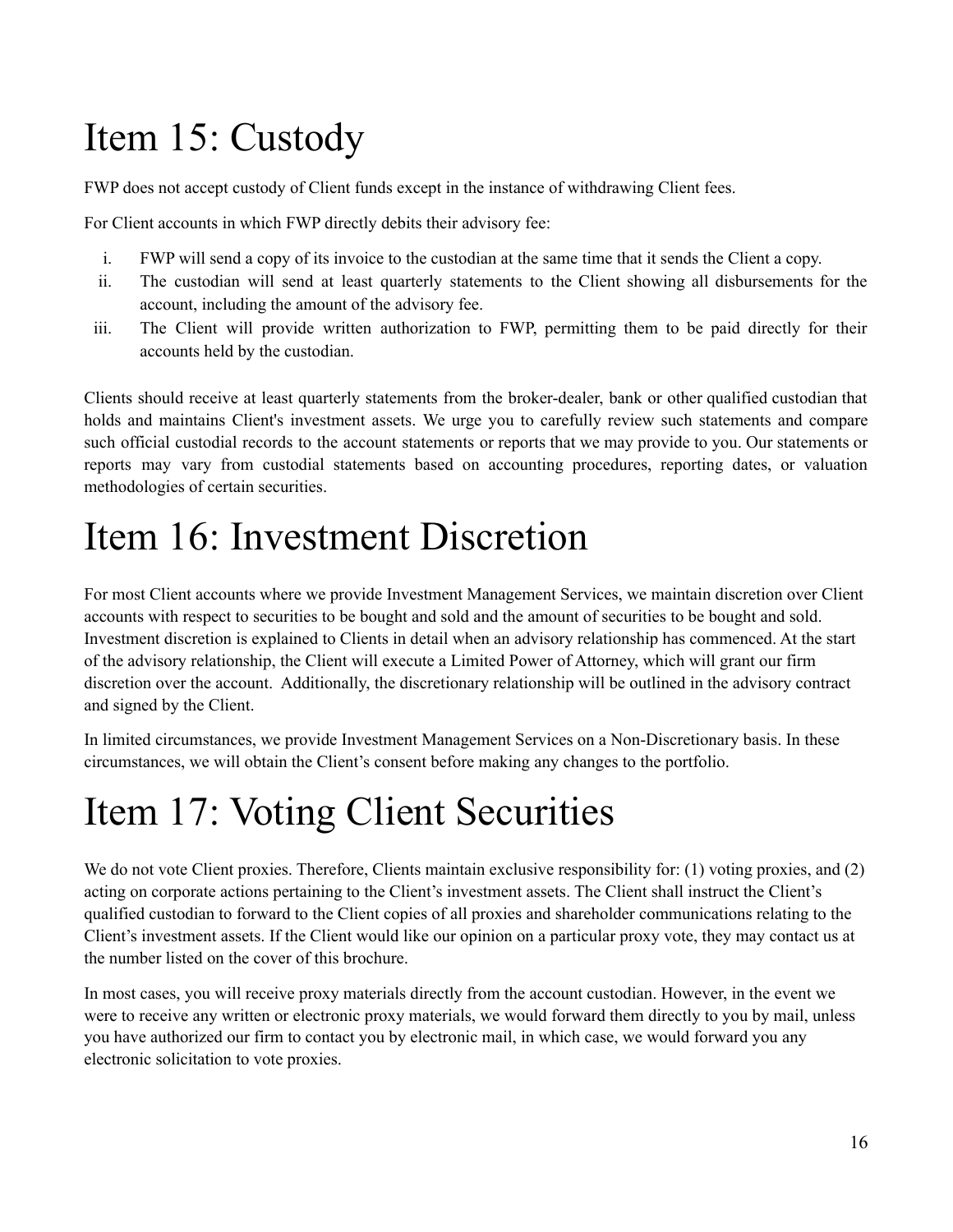# <span id="page-16-0"></span>Item 18: Financial Information

Registered Investment Advisers are required in this Item to provide you with certain financial information or disclosures about our financial condition. We have no financial commitment that impairs our ability to meet contractual and fiduciary commitments to Clients, and we have not been the subject of a bankruptcy proceeding.

We do not have custody of Client funds or securities or require or solicit prepayment of more than \$500 in fees per Client six months in advance.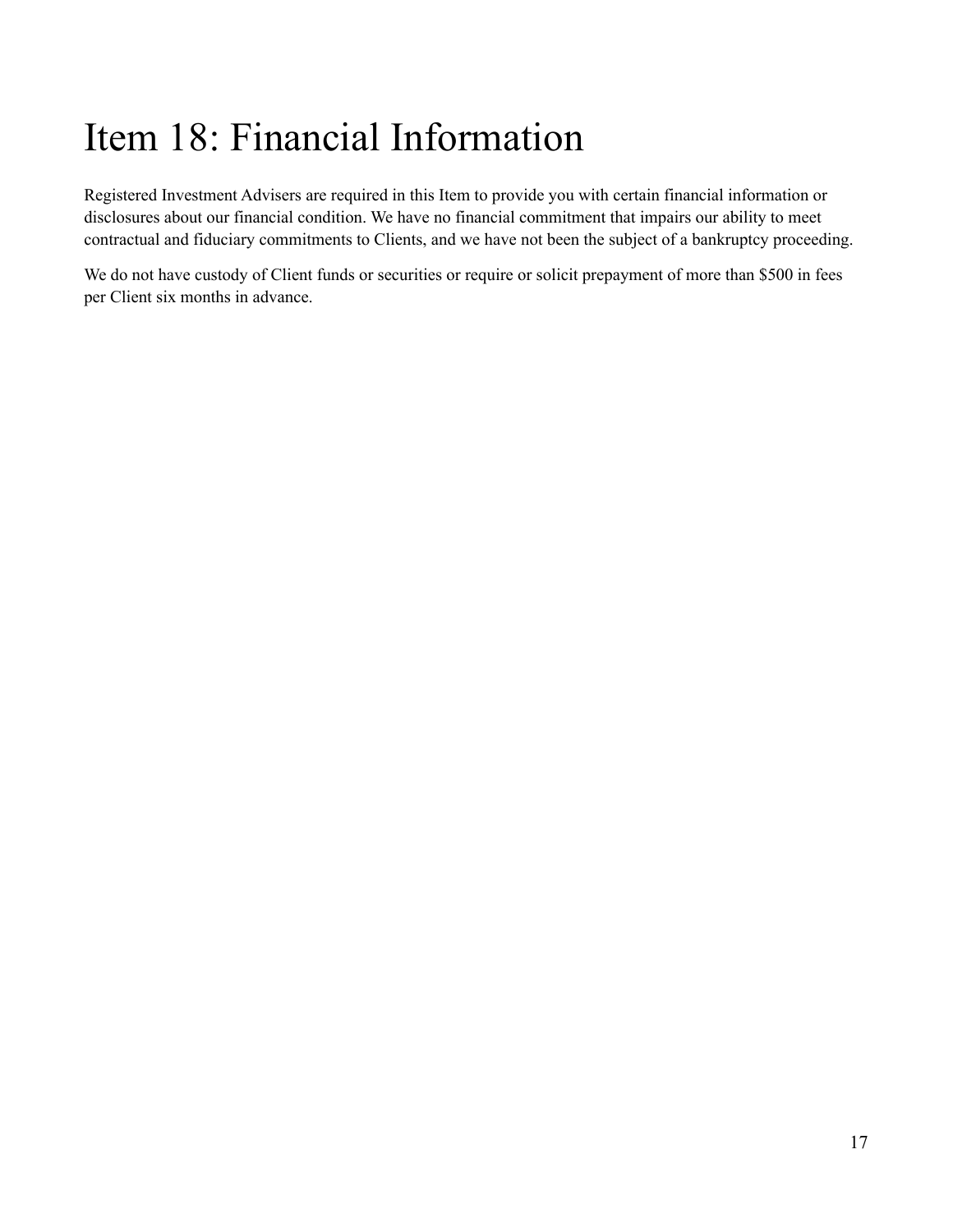## Fortress Wealth Planning LLC

814 HWY A1A N, Suite 202 Ponte Vedra Beach, Florida 32082 (904) 301 - 4545

Dated March 19, 2022

### Form ADV Part 2B – Brochure Supplement

### <span id="page-17-0"></span>*For*

### **Eileen Ortega - Individual CRD# 2388971**

### Partner

This brochure supplement provides information about Eileen Ortega that supplements the Fortress Wealth Planning LLC ("FWP") brochure. A copy of that brochure precedes this supplement. Please contact Eileen Ortega if the FWP brochure is not included with this supplement or if you have any questions about the contents of this supplement.

Additional information about Eileen Ortega is available on the SEC's website at [www.adviserinfo.sec.gov](http://www.adviserinfo.sec.gov) which can be found using the identification number 2388971.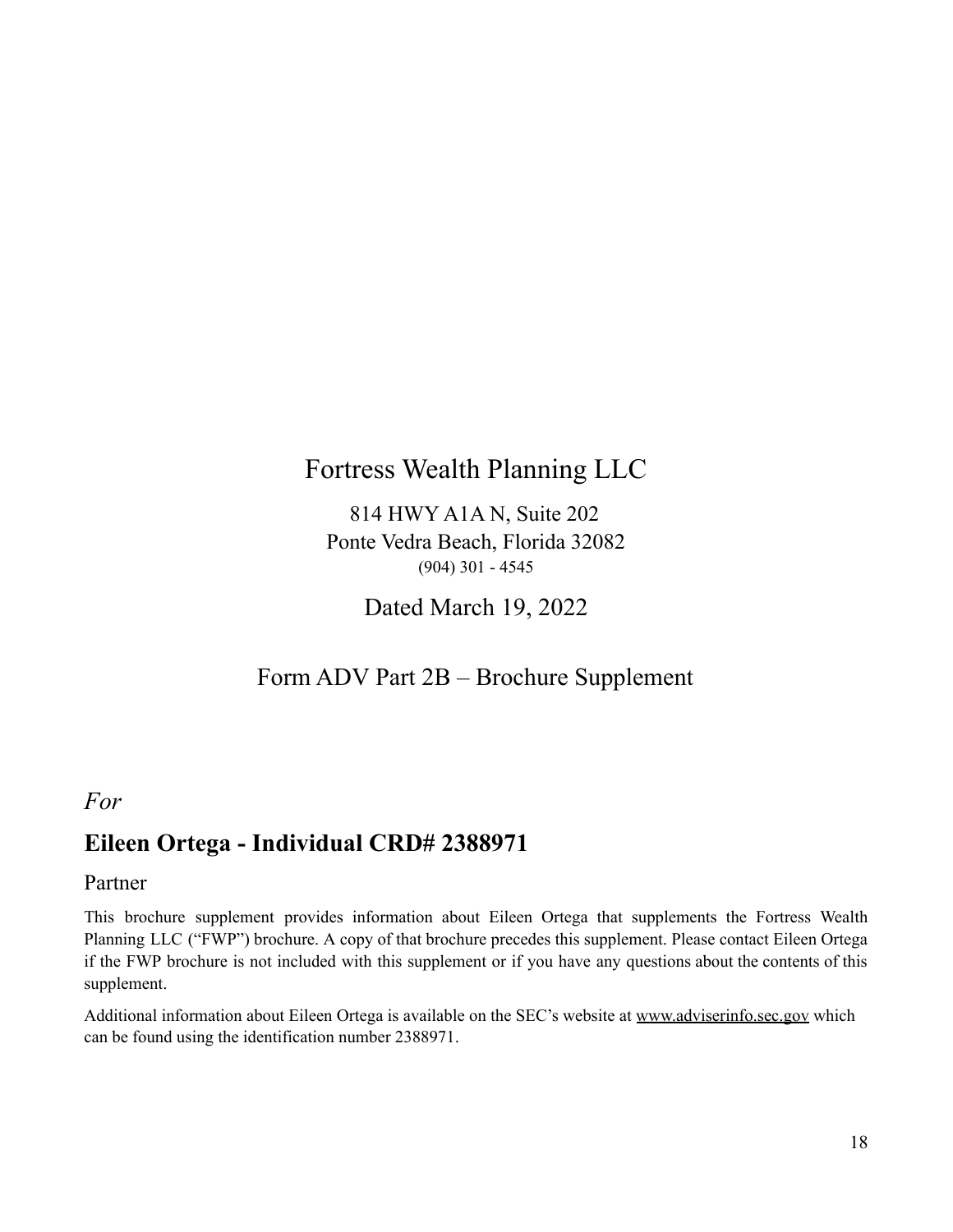# Item 2: Educational Background and Business Experience

### **Eileen Ortega**

Born: 1967

### **Educational Background**

• 1989 – Bachelor of Arts, Douglass College/Rutgers University

### **Business Experience**

- 06/2021 Present, Fortress Wealth Planning LLC, Partner
- 01/2017 06/2021, Hightower Advisors, LLC, Partner
- 09/2007 01/2017, Wells Fargo Private Bank, Senior Vice President/Senior Trust Advisor

### **Professional Designations, Licensing & Exams**

● Certified Trust and Fiduciary Advisor

The Certified Trust and Fiduciary Advisor (**CTFA**) is a professional **designation** offered by the American Bankers Association (ABA), which provides training and knowledge in taxes, investments, financial planning, trusts, and estate. To receive the Certified Trust and Fiduciary Advisor designation, candidates must have a minimum level of wealth management work experience and approved training programs. Applicants are also required to pass an examination successfully. Continuing education is needed to maintain the CTFA designation. The ABA defines professional wealth management experience as providing client advice relating to trusts, estates, IRAs, qualified retirement plans, custody, and individual asset management accounts. Providing specialty services in administration, investment management, tax, legal, finance, and estate planning is also considered professional wealth management experience by the ABA.

In addition to satisfying these requirements, applicants are required to sign the ABA Professional Certifications' Code of Ethics statement.

# Item 3: Disciplinary Information

No management person at Fortress Wealth Planning LLC has ever been involved in an arbitration claim of any kind or been found liable in a civil, self-regulatory organization, or administrative proceeding.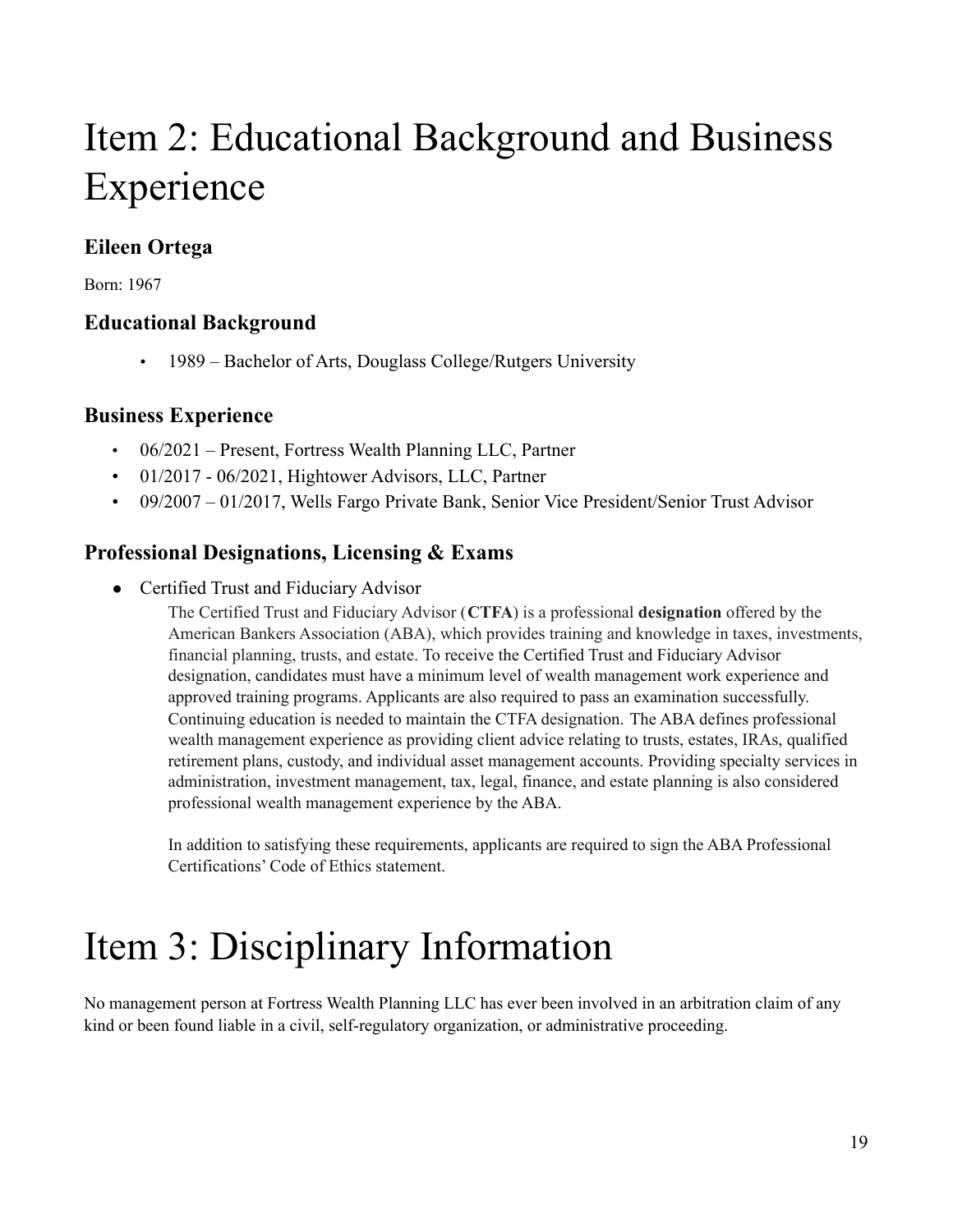# Item 4: Other Business Activities

Eileen Ortega is not involved with outside business activities.

# Item 5: Additional Compensation

Eileen Ortega does not receive any economic benefit from any person, company, or organization, in exchange for providing Clients advisory services through FWP.

# Item 6: Supervision

Jay Duncan Rolfe, as Partner and Chief Compliance Officer of FWP, is responsible for supervision. He may be contacted at the phone number on this brochure supplement.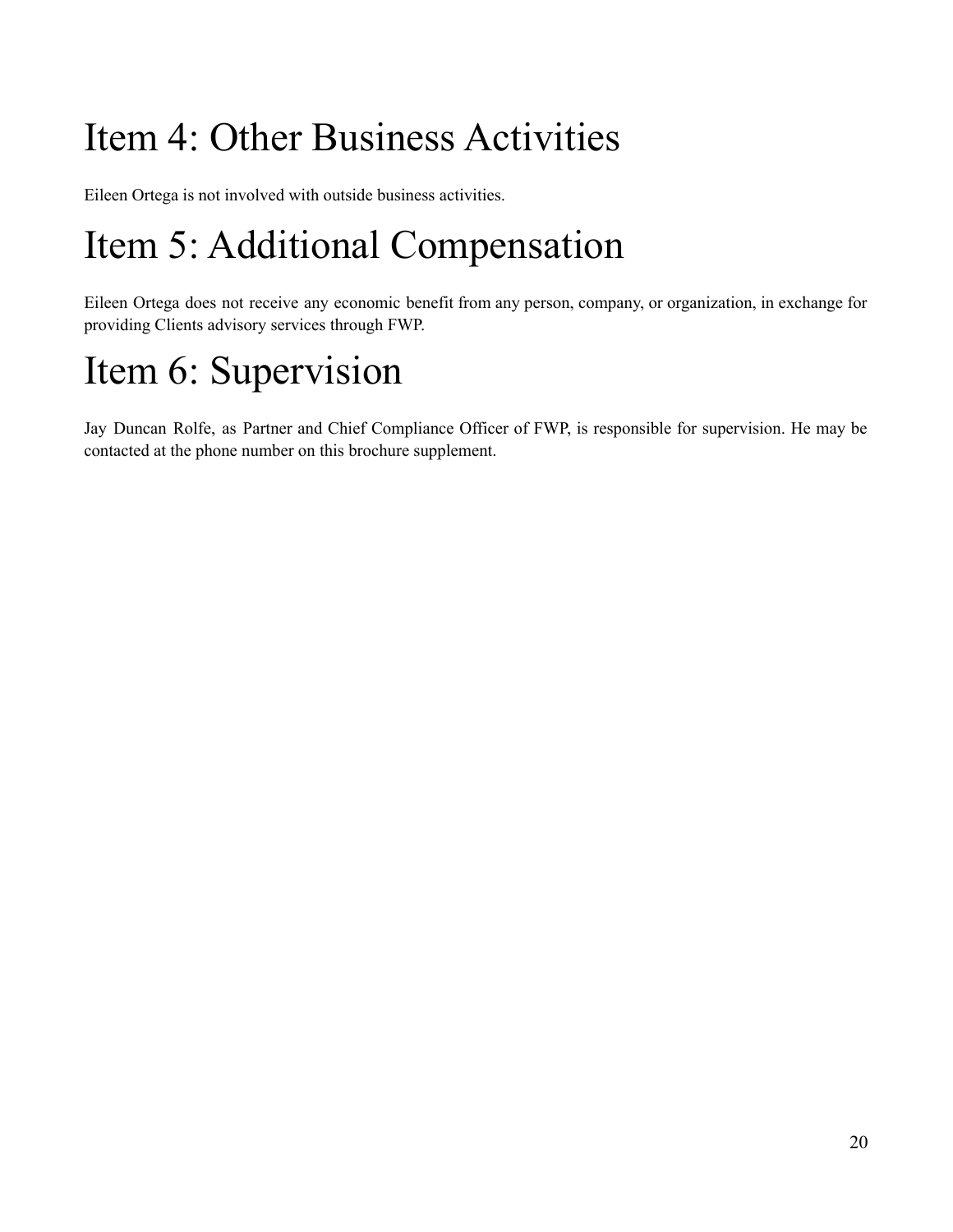## Fortress Wealth Planning LLC

814 HWY A1A N, Suite 202 Ponte Vedra Beach, Florida 32082 (904) 301 - 4545

Dated March 19, 2022

## Form ADV Part 2B – Brochure Supplement

### <span id="page-20-0"></span>*For*

## **Jay Duncan Rolfe - Individual CRD# 6769861**

### Partner and Chief Compliance Officer

This brochure supplement provides information about Jay Duncan Rolfe that supplements the Fortress Wealth Planning LLC ("FWP") brochure. A copy of that brochure precedes this supplement. Please contact Jay Duncan Rolfe if the FWP brochure is not included with this supplement or if you have any questions about the contents of this supplement.

Additional information about Jay Duncan Rolfe is available on the SEC's website at [www.adviserinfo.sec.gov](http://www.adviserinfo.sec.gov) which can be found using the identification number 6769861.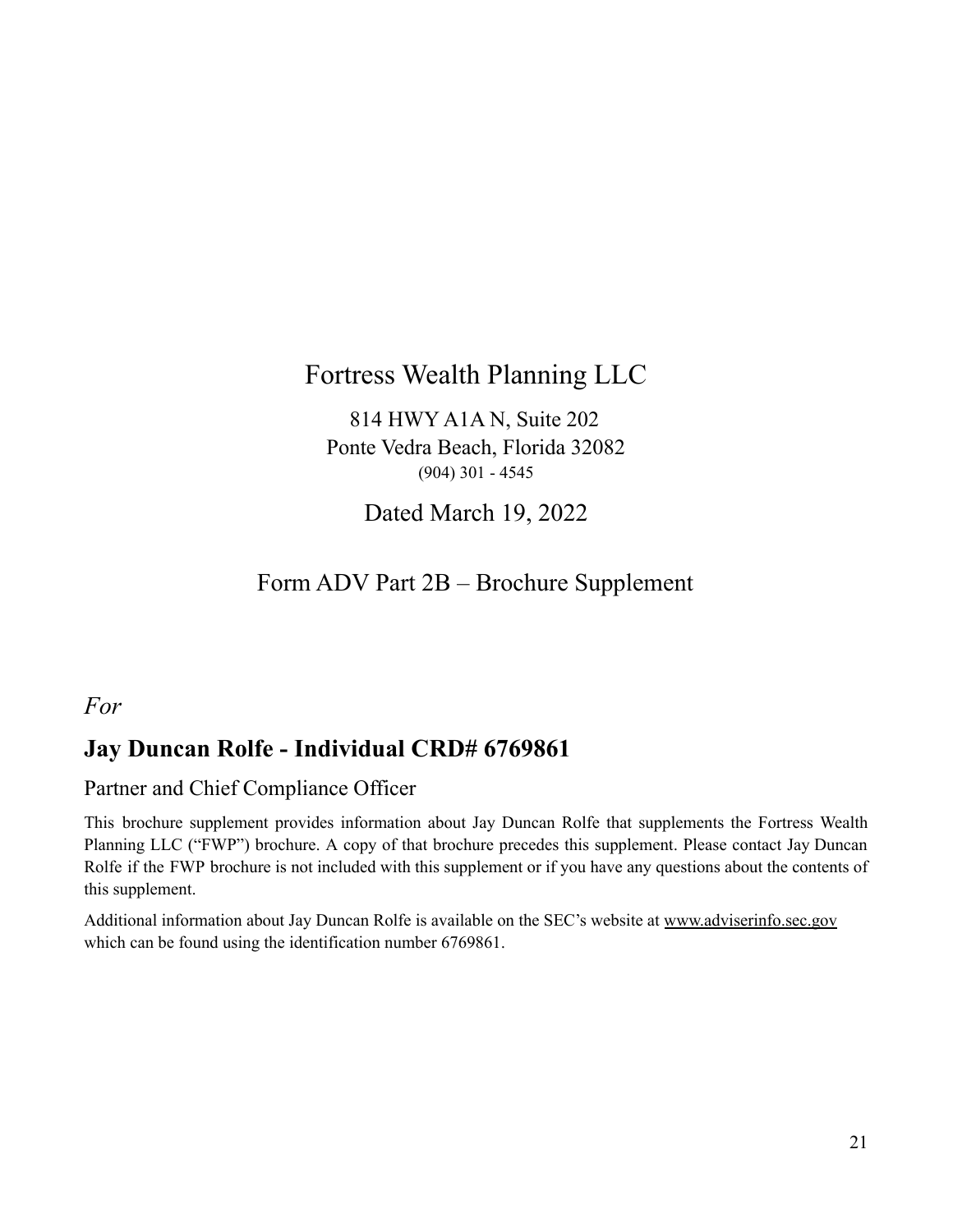# Item 2: Educational Background and Business Experience

## **Jay Duncan Rolfe**

Born: 1953

### **Educational Background**

- 1975 Bachelor of Arts, University of Tulsa
- 1990 Masters of Business Administration, University of Tulsa

### **Business Experience**

- 06/2021 Present, Fortress Wealth Planning LLC, Partner
- 01/2017 06/2021, Hightower Advisors, LLC, Partner
- 08/1998-1/2017 Wells Fargo Private Bank, Senior Fiduciary Advisor

### **Professional Designations, Licensing & Exams**

• Certified Trust and Fiduciary Advisor

The Certified Trust and Fiduciary Advisor (**CTFA**) is a professional **designation** offered by the American Bankers Association (ABA), which provides training and knowledge in taxes, investments, financial planning, trusts, and estate. To receive the Certified Trust and Fiduciary Advisor designation, candidates must have a minimum level of wealth management work experience and approved training programs. Applicants are also required to pass an examination successfully. Continuing education is needed to maintain the CTFA designation. The ABA defines professional wealth management experience as providing client advice relating to trusts, estates, IRAs, qualified retirement plans, custody, and individual asset management accounts. Providing specialty services in administration, investment management, tax, legal, finance, and estate planning is also considered professional wealth management experience by the ABA.

In addition to satisfying these requirements, applicants are required to sign the ABA Professional Certifications' Code of Ethics statement.

### • Accredited Estate Planner

The Accredited Estate Planner° (AEP°) designation is a graduate level specialization in estate planning, obtained in addition to already recognized professional credentials within the various disciplines of estate planning. It is awarded by the National Association of Estate Planners & Councils (NAEPC) to estate planning professionals who meet stringent requirements of experience, knowledge, education professional reputation, and character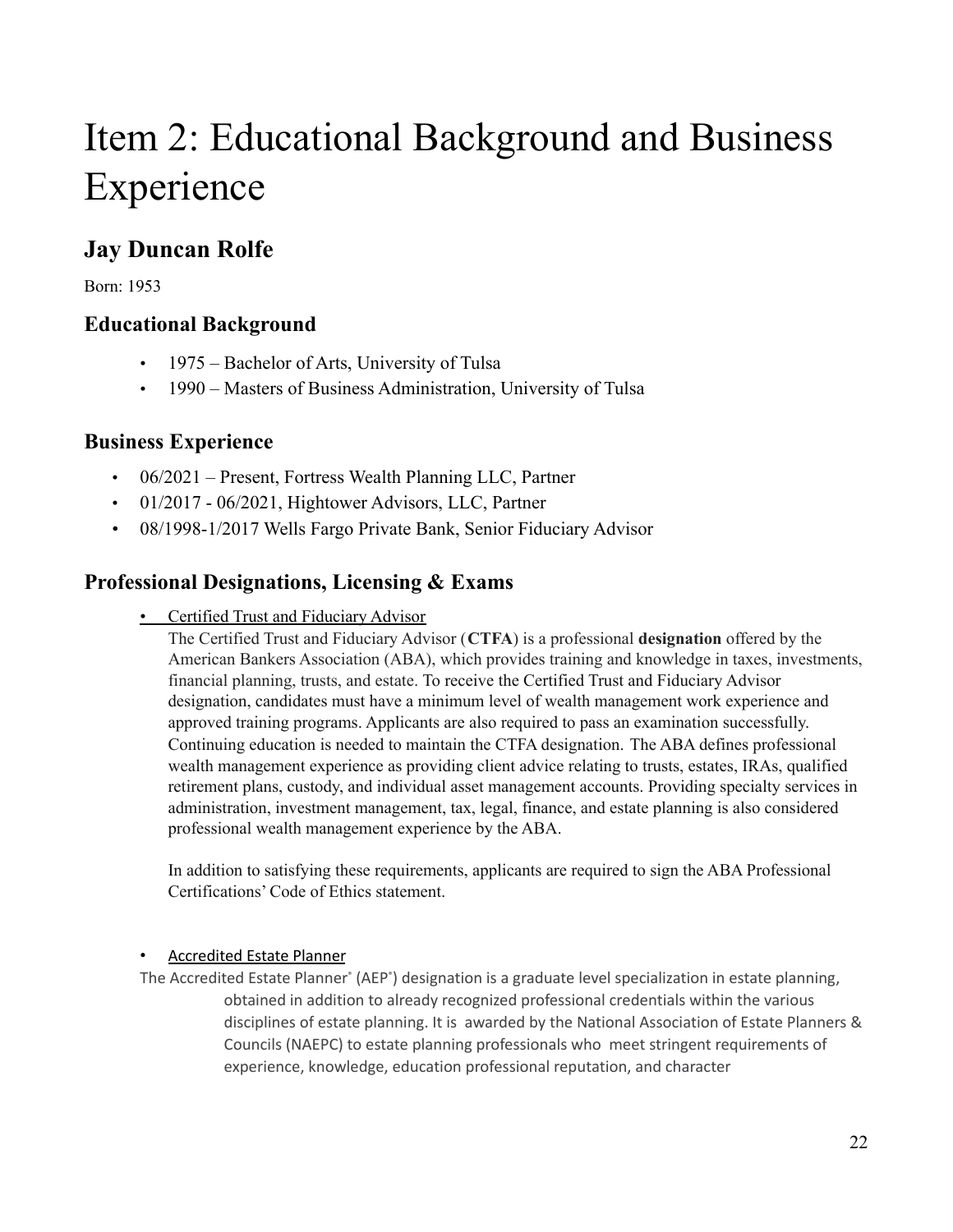# Item 3: Disciplinary Information

No management person at Fortress Wealth Planning LLC has ever been involved in an arbitration claim of any kind or been found liable in a civil, self-regulatory organization, or administrative proceeding.

# Item 4: Other Business Activities

Jay Duncan Rolfe is not involved with outside business activities.

# Item 5: Additional Compensation

Jay Duncan Rolfe does not receive any economic benefit from any person, company, or organization, in exchange for providing Clients advisory services through FWP.

# Item 6: Supervision

Jay Duncan Rolfe, as Partner and Chief Compliance Officer of FWP, is responsible for supervision. He may be contacted at the phone number on this brochure supplement.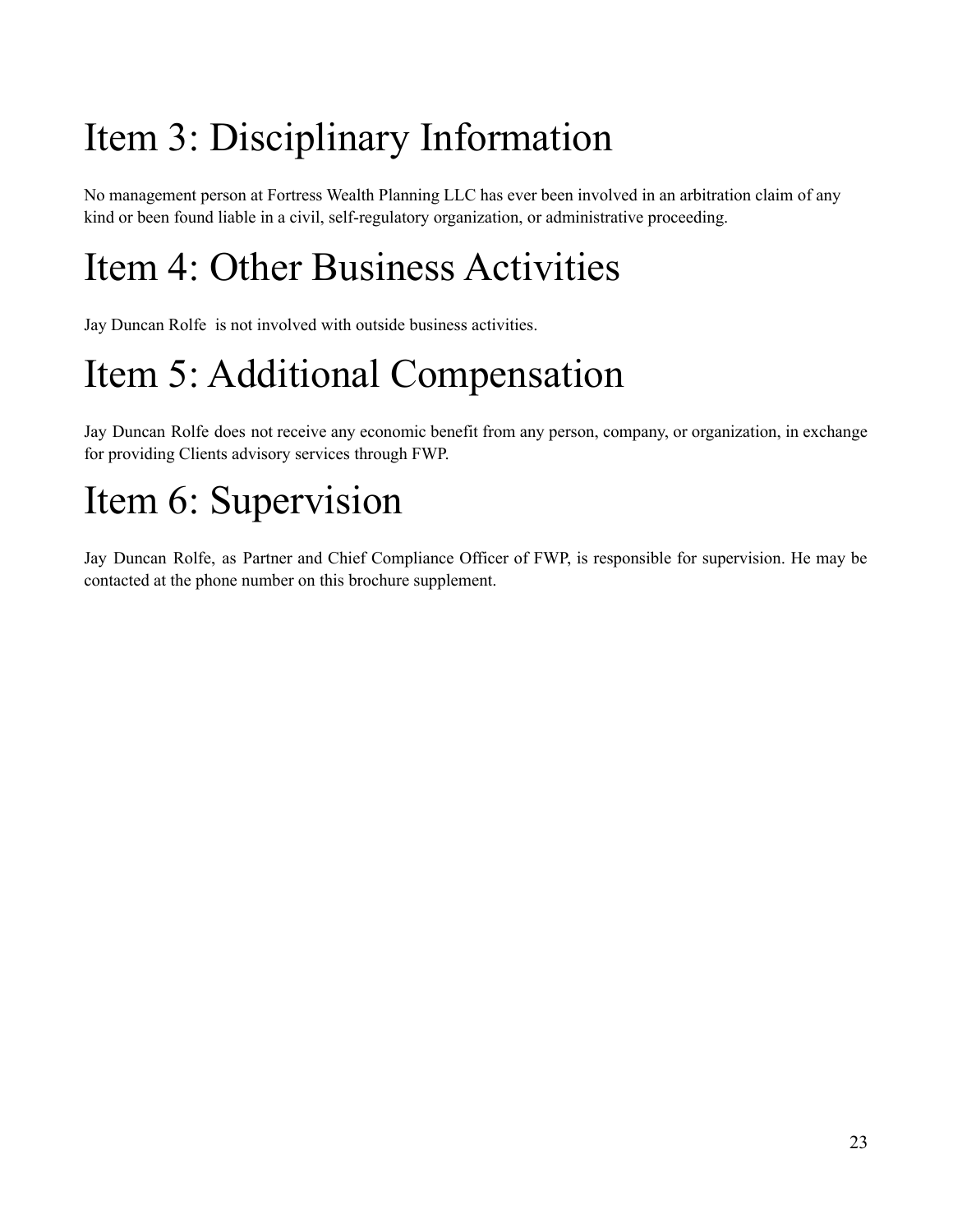## Fortress Wealth Planning LLC

814 HWY A1A N, Suite 202 Ponte Vedra Beach, Florida 32082 (904) 301 - 4545

Dated March 19, 2022

### Form ADV Part 2B – Brochure Supplement

### <span id="page-23-0"></span>*For*

## **Jim Martyn Williams - Individual CRD# 2269715**

### Partner

This brochure supplement provides information about Jim Martyn Williams that supplements the Fortress Wealth Planning LLC ("FWP") brochure. A copy of that brochure precedes this supplement. Please contact Jim Martyn Williams if the FWP brochure is not included with this supplement or if you have any questions about the contents of this supplement.

Additional information about Jim Martyn Williams is available on the SEC's website at [www.adviserinfo.sec.gov](http://www.adviserinfo.sec.gov) which can be found using the identification number 2269715.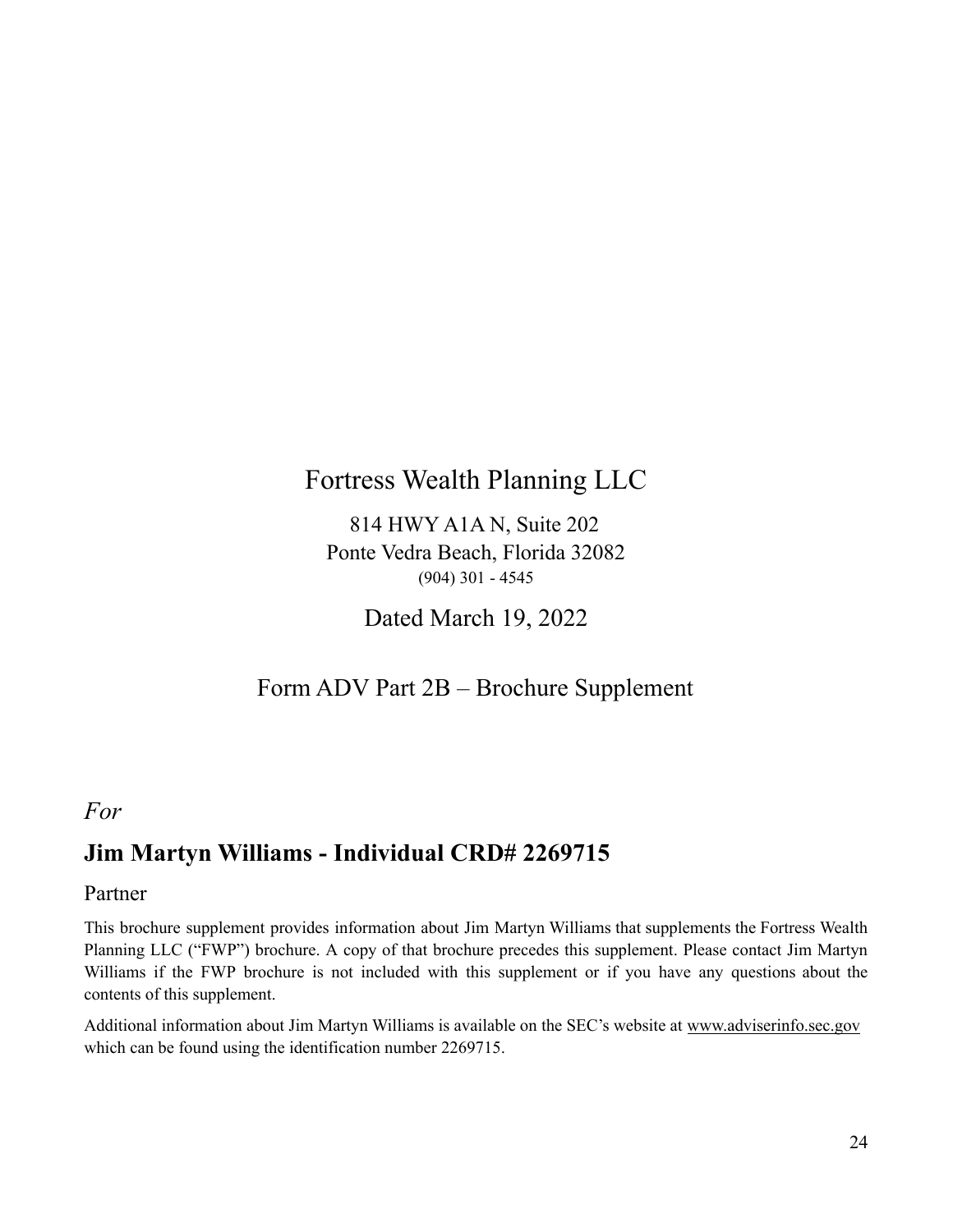# Item 2: Educational Background and Business Experience

## **Jim Martyn Williams**

Born: 1966

•

### **Educational Background**

- 1988 Bachelor of Science in Financial Management, University of Winthrop
- 1990 Masters of Business Administration, University of North Carolina at Charlotte

### **Business Experience**

- 06/2021 Present, Fortress Wealth Planning LLC, Partner
- 01/2017 06/2021, Hightower Advisors, LLC, Partner
- 09/2003 01/2017, Wells Fargo Private Bank, Investment Strategist

### **Professional Designations, Licensing & Exams**

**Chartered Financial Analyst (CFA):** The CFA Program is a graduate-level self-study program that combines a broad-based curriculum of investment principles with professional conduct requirements. It is designed to prepare charter holders for a wide range of investment specialties that apply in every market all over the world. To earn a CFA charter, applicants study for three exams (Levels I, II, III) using an assigned curriculum. Upon passing all three exams and meeting the professional and ethical requirements, they are awarded a charter.

# Item 3: Disciplinary Information

No management person at Fortress Wealth Planning LLC has ever been involved in an arbitration claim of any kind or been found liable in a civil, self-regulatory organization, or administrative proceeding.

# Item 4: Other Business Activities

Jim Martyn Williams is not involved with outside business activities.

# Item 5: Additional Compensation

Jim Martyn Williams does not receive any economic benefit from any person, company, or organization, in exchange for providing Clients advisory services through FWP.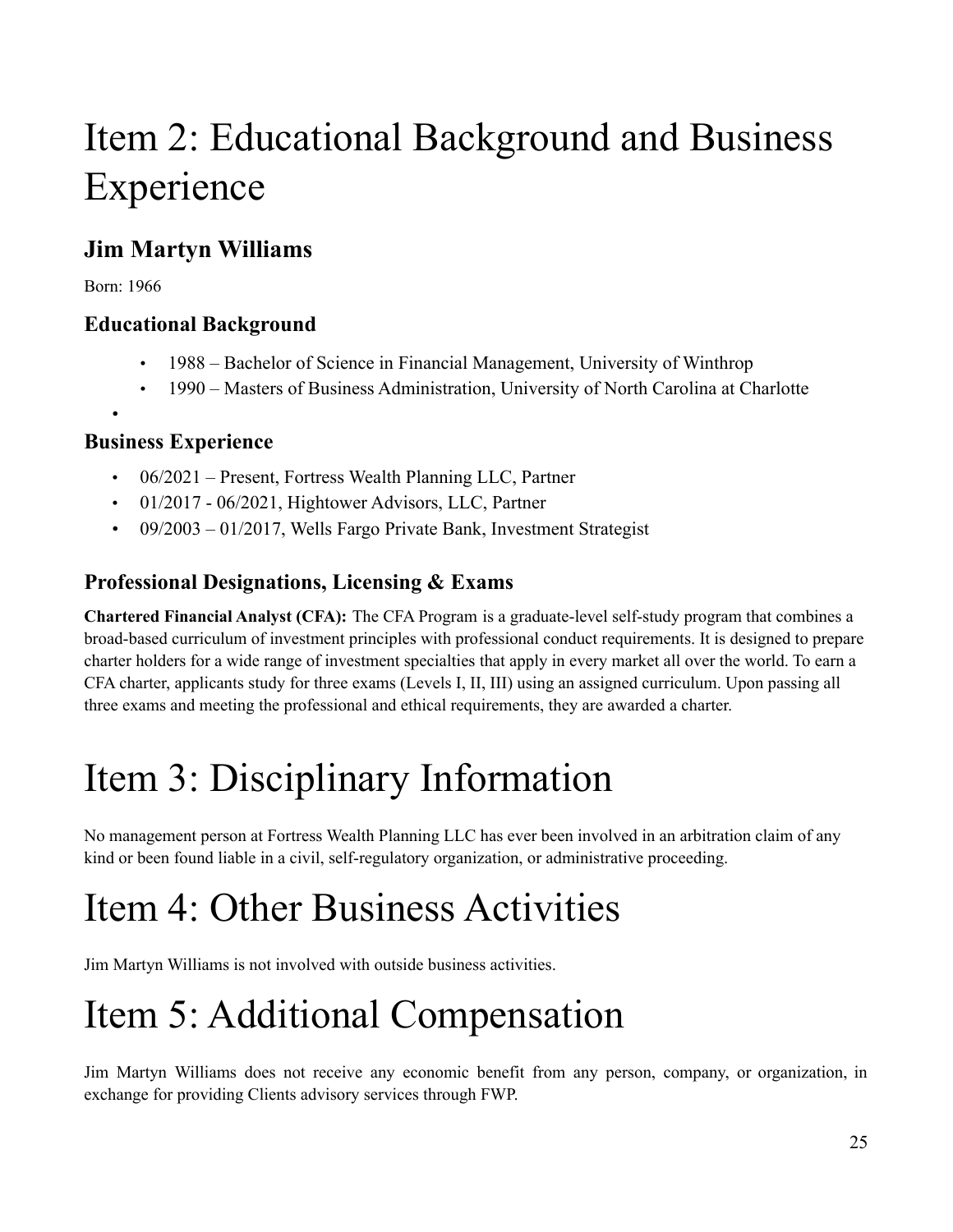## Item 6: Supervision

Jay Duncan Rolfe, as Partner and Chief Compliance Officer of FWP, is responsible for supervision. He may be contacted at the phone number on this brochure supplement.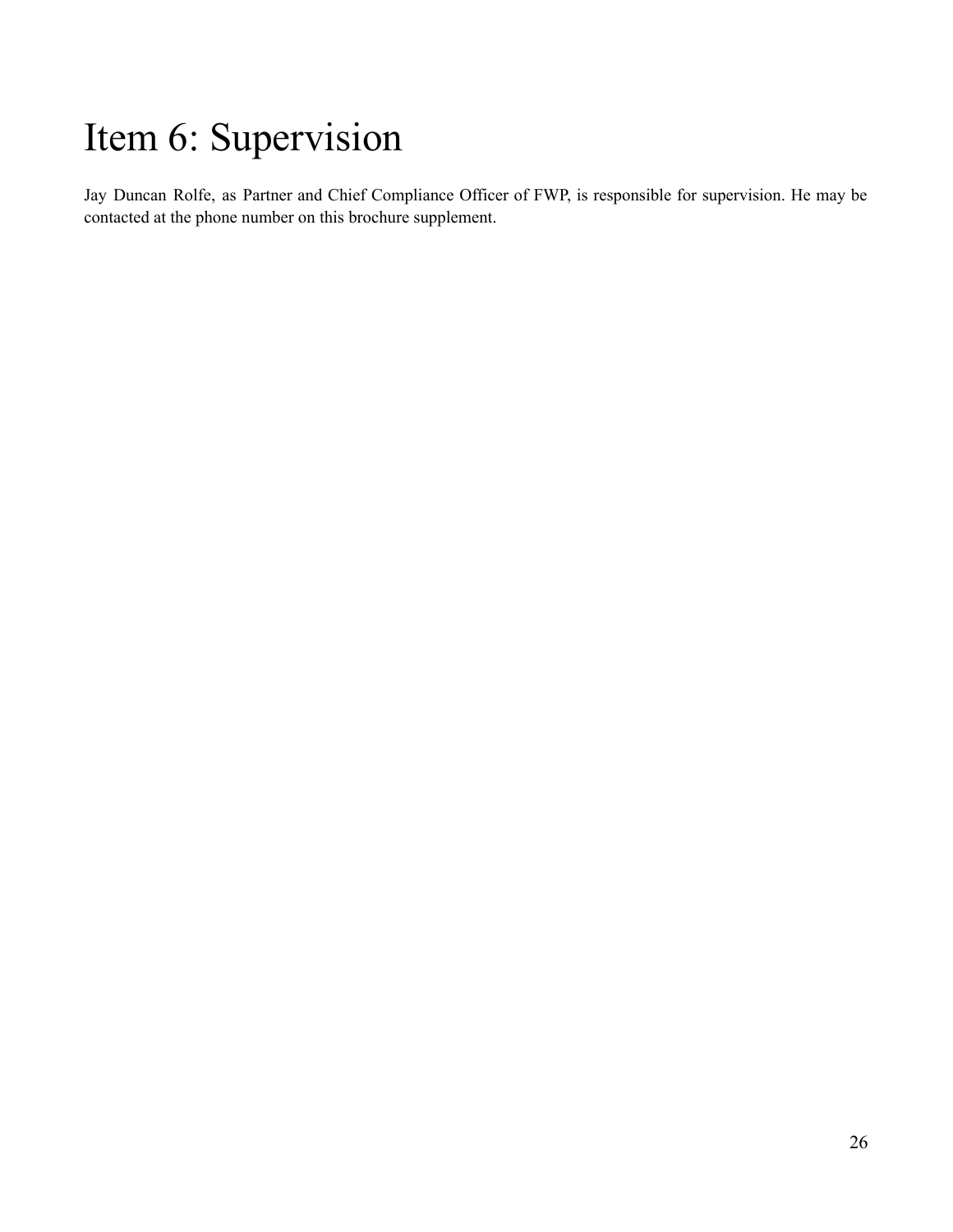## Fortress Wealth Planning LLC

814 HWY A1A N, Suite 202 Ponte Vedra Beach, Florida 32082 (904) 301 - 4545

Dated March 19, 2022

## Form ADV Part 2B – Brochure Supplement

<span id="page-26-0"></span>*For*

## **Michael Gerard Skowfoe - Individual CRD# 3115056**

### Partner

This brochure supplement provides information about Michael Gerard Skowfoe that supplements the Fortress Wealth Planning LLC ("FWP") brochure. A copy of that brochure precedes this supplement. Please contact Michael Gerard Skowfoe if the FWP brochure is not included with this supplement or if you have any questions about the contents of this supplement.

Additional information about Michael Gerard Skowfoe is available on the SEC's website at [www.adviserinfo.sec.gov](http://www.adviserinfo.sec.gov) which can be found using the identification number 3115056.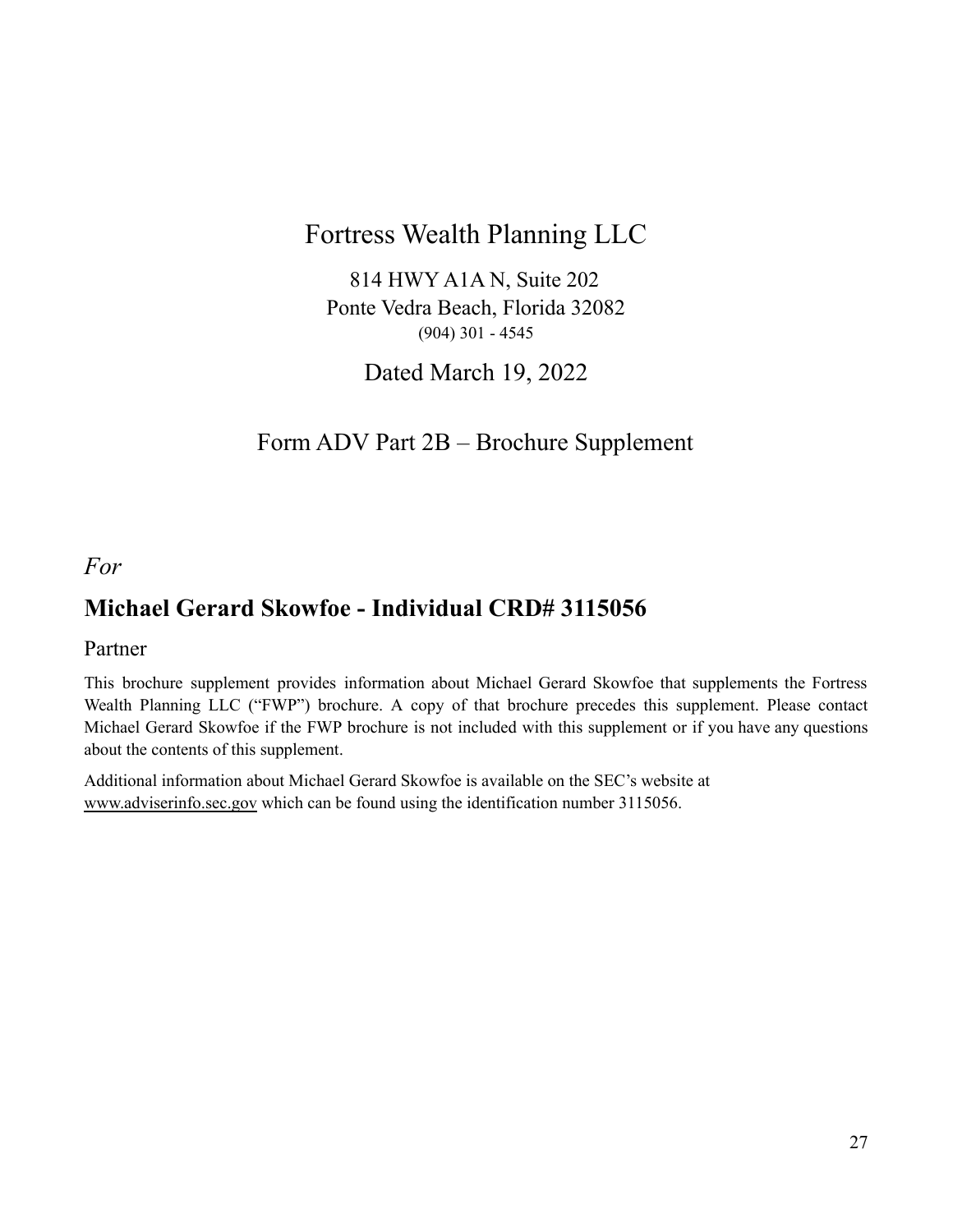# Item 2: Educational Background and Business Experience

## **Michael Gerard Skowfoe**

Born: 1975

### **Educational Background**

• 1998 – Bachelor of Arts, Corporate Finance, University of North Florida

### **Business Experience**

- 06/2021 Present, Fortress Wealth Planning LLC, Partner
- 01/2017 06/2021, Hightower Advisors, LLC, Partner
- 03/1999 01/2017, Wells Fargo Private Bank, Wealth Advisor

# Item 3: Disciplinary Information

No management person at Fortress Wealth Planning LLC has ever been involved in an arbitration claim of any kind or been found liable in a civil, self-regulatory organization, or administrative proceeding.

# Item 4: Other Business Activities

Michael Gerard Skowfoe is not involved with outside business activities.

Michael Skowfoe, Partner and Employee of FWP, is currently licensed to sell insurance products in which he would receive a commission for the sale of such products. Michael Skowfoe does not engage in the sale of any insurance products as well as does not receive any commissions or other compensation in connection with the sale of products or securities.

# Item 5: Additional Compensation

Michael Gerard Skowfoe does not receive any economic benefit from any person, company, or organization, in exchange for providing Clients advisory services through FWP.

# Item 6: Supervision

Jay Duncan Rolfe, as Partner and Chief Compliance Officer of FWP, is responsible for supervision. He may be contacted at the phone number on this brochure supplement.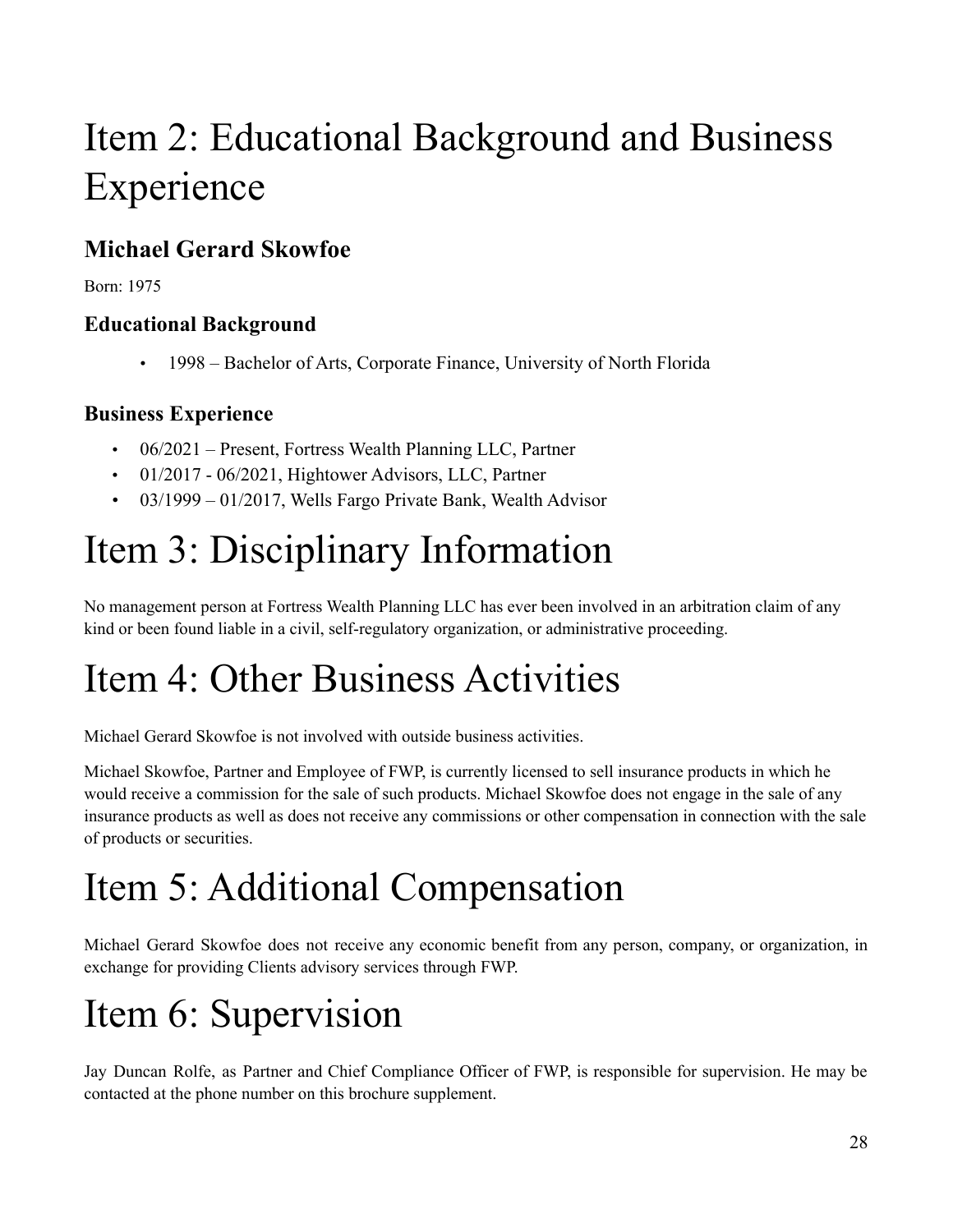## Fortress Wealth Planning LLC

814 HWY A1A N, Suite 202 Ponte Vedra Beach, Florida 32082 (904) 301 - 4545

Dated March 19, 2022

## Form ADV Part 2B – Brochure Supplement

### <span id="page-28-0"></span>*For*

## **Joshua Ali - Individual CRD# 6426503**

### Financial Advisor

This brochure supplement provides information about Joshua Ali that supplements the Fortress Wealth Planning LLC ("FWP") brochure. A copy of that brochure precedes this supplement. Please contact Joshua Ali if the FWP brochure is not included with this supplement or if you have any questions about the contents of this supplement.

Additional information about Joshua Ali is available on the SEC's website at [www.adviserinfo.sec.gov](http://www.adviserinfo.sec.gov) which can be found using the identification number 6426503.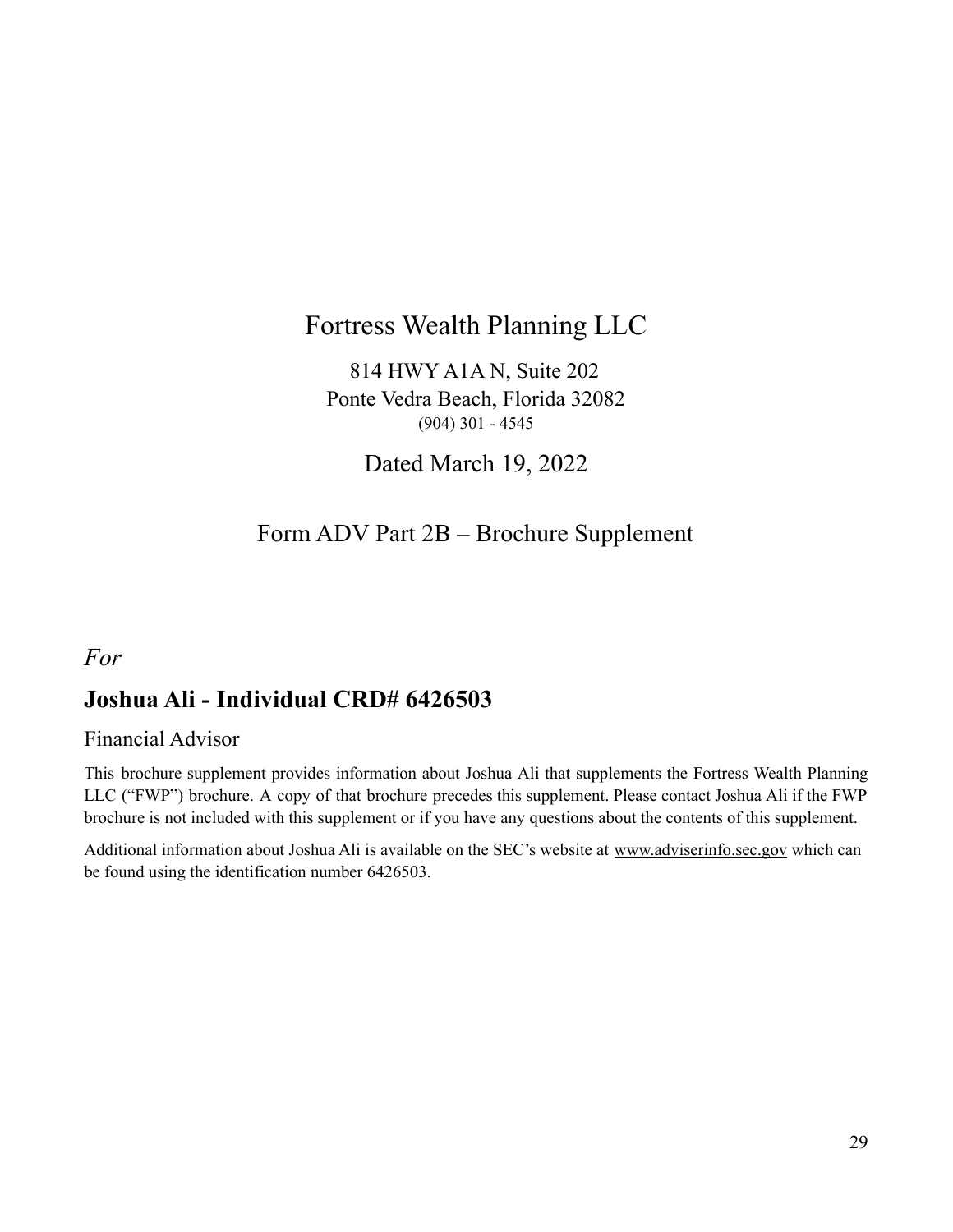# Item 2: Educational Background and Business Experience

## **Joshua Anwar Ali**

Born: 1990

### **Business Experience**

- 06/2021 Present, Fortress Wealth Planning LLC, Financial Advisor
- 03/2018 06/2021, Hightower Advisors, LLC, Investment Strategist
- 06/2016 03/2018, Wells Fargo & Company, Investment Specialist
- 06/2014 06/2016, The Newport Group, Inc., Investment Analyst
- 06/2014 06/2016, Newport Group Securities, Inc., Investment Analyst
- 10/2013 06/2014, Citigroup, Securities Processing Analyst
- 08/2009 08/2013, University of South Florida, Student

### **Professional Designations**

**Chartered Financial Analyst (CFA):** The CFA Program is a graduate-level self-study program that combines a broad-based curriculum of investment principles with professional conduct requirements. It is designed to prepare charter holders for a wide range of investment specialties that apply in every market all over the world. To earn a CFA charter, applicants study for three exams (Levels I, II, III) using an assigned curriculum. Upon passing all three exams and meeting the professional and ethical requirements, they are awarded a charter.

# Item 3: Disciplinary Information

No management person at Fortress Wealth Planning LLC has ever been involved in an arbitration claim of any kind or been found liable in a civil, self-regulatory organization, or administrative proceeding.

# Item 4: Other Business Activities

Joshua Ali is not involved with outside business activities.